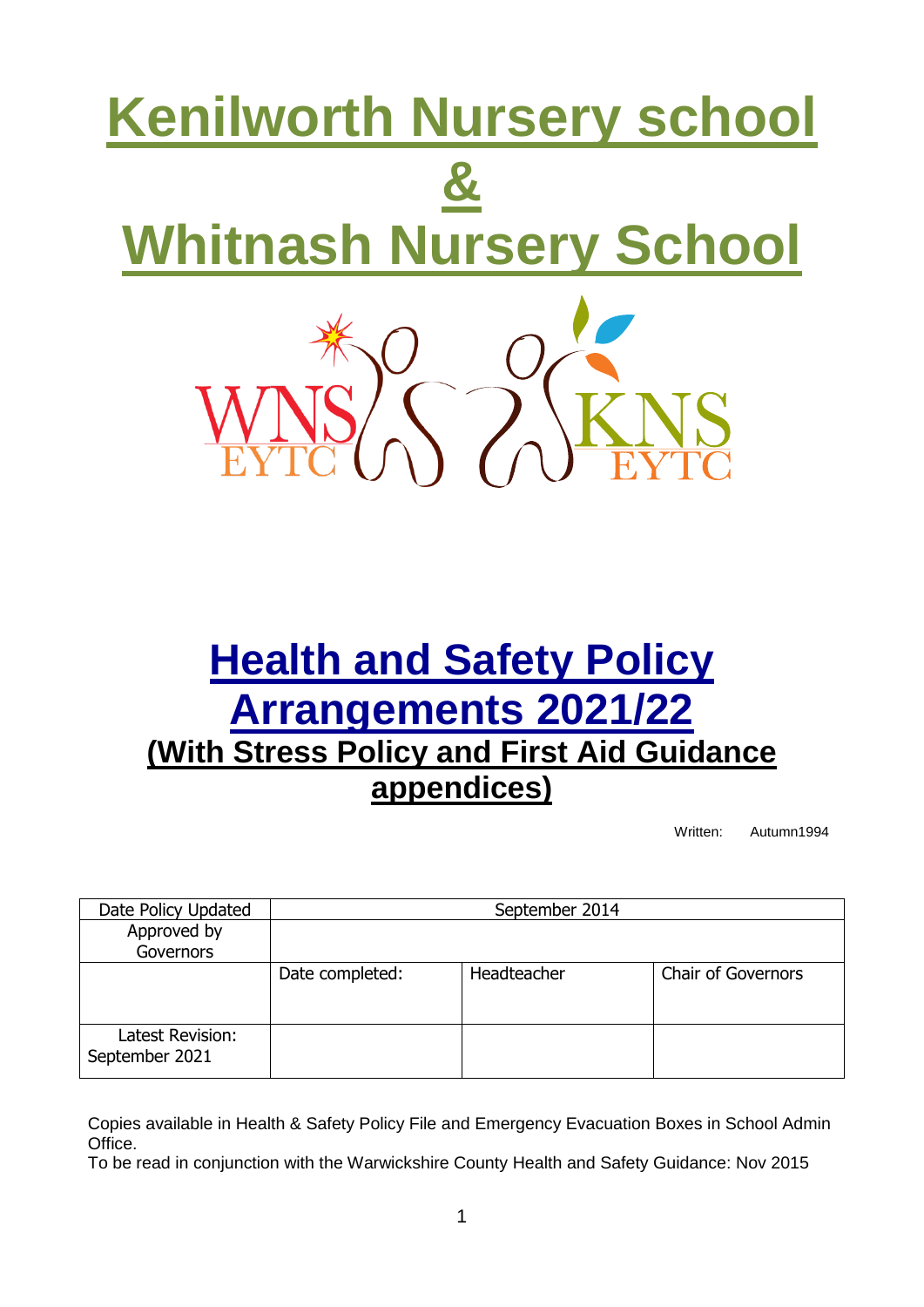# **Contents**

|                                    | Introduction & Health and Safety School Statement of Intent | 3, 4           |  |
|------------------------------------|-------------------------------------------------------------|----------------|--|
|                                    | 1. Accident Reporting, Recording and Investigation          |                |  |
| 2.                                 | Asbestos                                                    |                |  |
|                                    | 3. Caretakers Risks Assessments and Safety Practice         |                |  |
|                                    | 4. Contractors – Safe Management of Contractors & Visitors  | 5              |  |
|                                    | 5. Control of Substances Hazardous to Health (COSHH)        |                |  |
|                                    | 6. Defect Reporting procedures                              | 6              |  |
|                                    | 7. Display Screen Equipment (DSE)                           | 6              |  |
|                                    | 8. Electricity at Work                                      | 6              |  |
|                                    | 9. Fire Precautions                                         | $\overline{7}$ |  |
|                                    | 10. First Aid                                               | $\overline{7}$ |  |
|                                    | 11. Health and Safety Inspection                            | $\overline{7}$ |  |
| 12. Induction and Training         |                                                             |                |  |
| 13. Lone Working / Personal Safety |                                                             |                |  |
| 14. Manual and People Handling     |                                                             |                |  |
|                                    | 15. Medication                                              | 8              |  |
|                                    | 16. Illness and transmission                                | 9              |  |
|                                    | 17. Monitoring Arrangements                                 | $9 - 10$       |  |
|                                    | 18. Outdoor Play & PE                                       | 10             |  |
|                                    | 19. Risk Assessment                                         | 10             |  |
| 20. Stress and Wellbeing           |                                                             |                |  |
|                                    | 21. Water Systems & Water Hygiene                           |                |  |
|                                    | 22. Working at Height                                       | 11             |  |
|                                    | Appendix 1: Stress policy                                   | $11 - 16$      |  |
|                                    | Appendix 2: First Aid Principles for reference              | $17 - 18$      |  |
|                                    | Appendix 3: WCC guidance on use and application of policy   | 18-25          |  |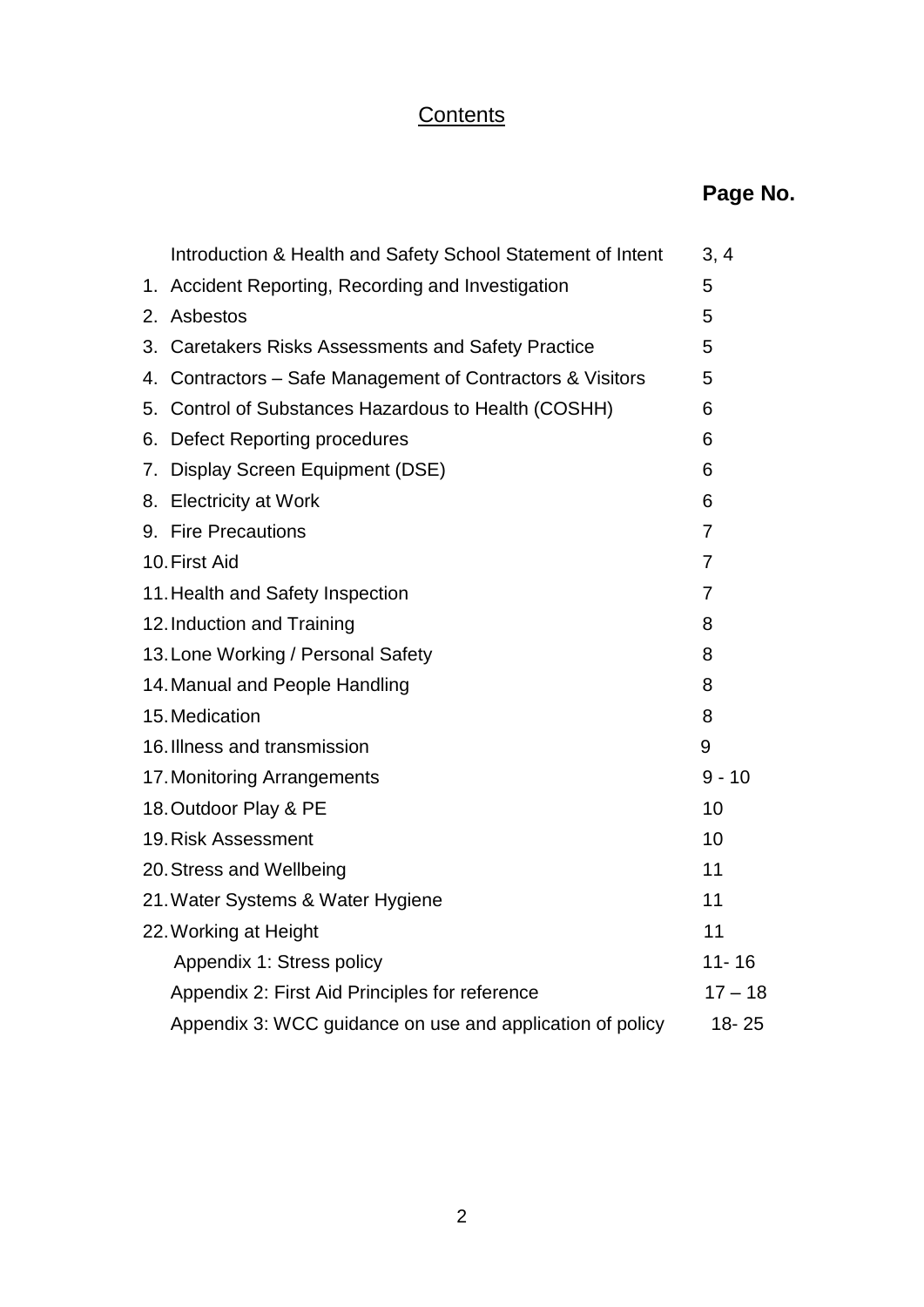

# **Health and Safety School Statement of Intent**

Within our Nursery Schools we will meet all of the requirements set out in the Warwickshire County Council (WCC) Health and Safety Policy. We will demonstrate WCC's commitment to health, safety, welfare and wellbeing by recognising that effective health and safety management is equally as important as our other school objectives. The Nursery Schools will also consider wider national advice that relates to Health and Safety with regard to Covid 19 guidance measures and continued on going hygiene and safer practices.

Through this statement of intent and the implementation of our School Health and Safety Arrangements we will ensure that we are meeting the Policy aims, objectives and requirements. We will actively strive for continual health and safety improvement by complying with the Policy and by working in consultation with managers, employees and other partners. We will achieve this by:

- Considering health and safety within our school planning activities.
- Plan and risk assess in line with national guidance, working dynamically as new advice is issued.
- Establishing a proactive and positive health and safety culture.
- **Encouraging ownership and responsibility at all levels.**
- Ensuring that the WCC policies and standards are complied with by having school, or department specific procedures, documents, safe systems of work and arrangements that ensures the implementation of health and safety locally.
- Assessing and eliminating, reducing or managing the risks that arise out of activities/ processes/ and operations through the risk assessment process.
- Monitoring our school health and safety performance by reviewing arrangements and analysing accident trends to identify areas for improvement.
- Ensuring that health and safety is considered as part of our performance management and employee appraisal and supervision process.
- Ensuring that health and safety is included as a standing agenda item at staff meetings
- Ensuring that all employees within the school are made aware of this statement of intent and our arrangements.

*Rachel Gillett Alison Paveley* **Headteacher Chair of Governors** Dated: 08/11/21 Dated: 08/11/21

*Headteacher's signature: Chair of Governors signature:*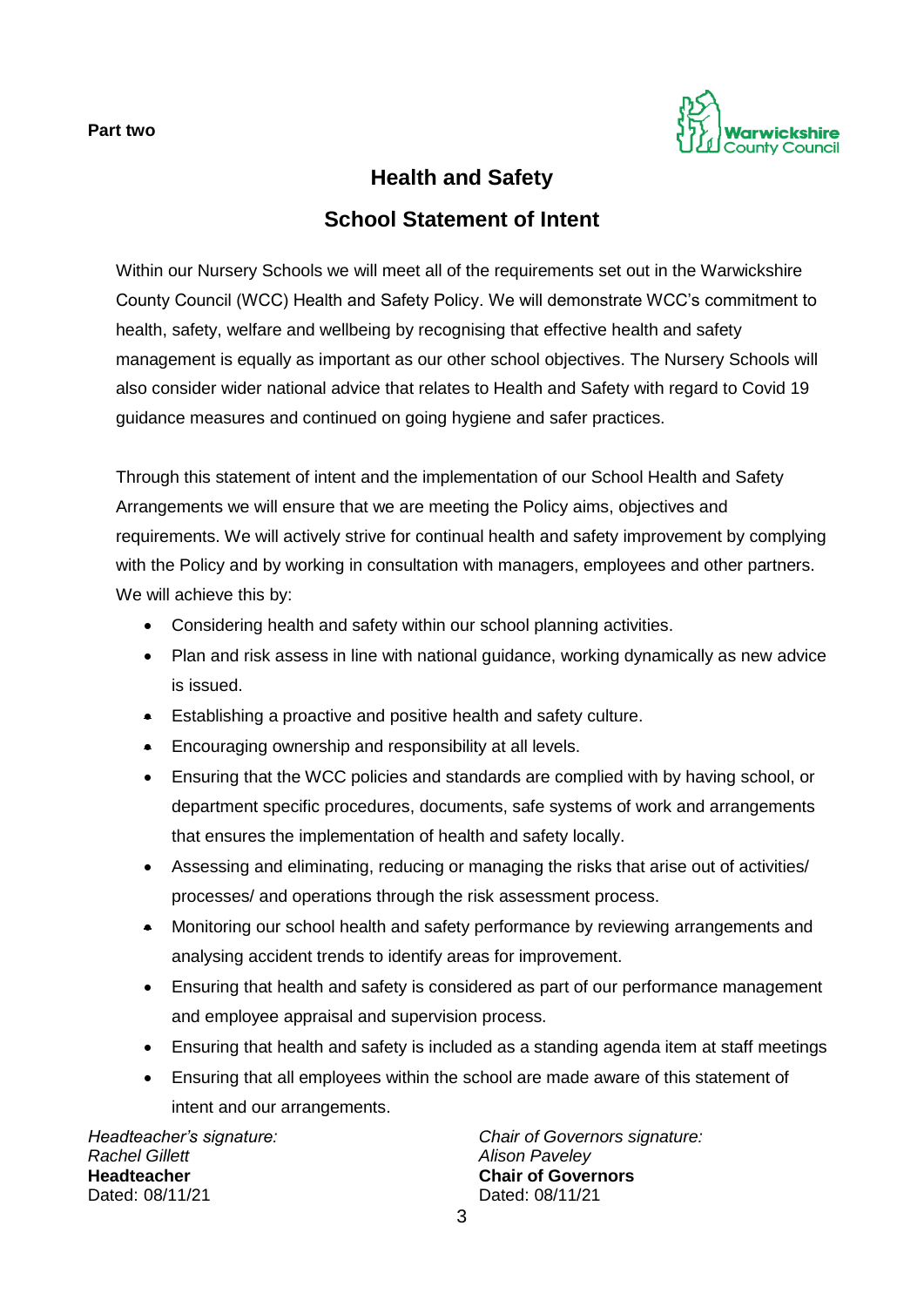#### **Arrangements:**

# **1 Accident Reporting and Monitoring Procedures via Online system**

Refer to Local Authority accident/incident/near miss reporting procedure for schools.

**All injuries** should be recorded in the First-aid Record Book and initialled, dated, time of injury recorded and action taken. Parents must also sign in acknowledgement of the accident. **All head injuries are potentially serious,** details of the accident should be recorded and the child monitored until handed over to the parent.

Accidents requiring medical attention outside of the scope of the first aider will be reported to the LA using the online accident reporting system.

If the accident is serious, senior management will be made aware and immediate action taken to ensure the location of the accident is still safe to use. Necessary action will be taken and where possible details recorded for an accident investigation (RIDDOR). If members of the public are involved, names and addresses will be taken (including any witnesses).

A contact transmission of Covid 19 occurring within the School is also reportable via RIDDOR in addition to public health.

The School has a system for recording 'near misses' where a potential injury could have occurred and seeks to address any unsafe aspect of the environment that may have contributed before injury occurs. These will also be reported on the WCC online accident reporting system

The Assistant Headteachers will audit the Accident Book(s) termly and report to the Executive Headteacher, RIDDOR records, and 'Near Misses' to ensure that robust systems are in place and any patterns of occurrence are identified and remedied.

# **2 Asbestos**

The School adheres to the WCC Asbestos Management Policy and Procedures

The Headteacher is responsible for the management of asbestos at the School.

The School's asbestos management plan is held on ATLAS

Asbestos re-inspection surveys are carried out by WCC.

Contractors working on the fabric of the building sign to say they have seen the school's asbestos management plan.

Owing to substantial work being carried out recently, there is now minimal asbestos remaining. Asbestos only remains in the adult staff toilet and is clearly marked with a red asbestos sign. The Head of Centre, School Business Manager and Caretaker have all completed online Asbestos Awareness Training, which is renewed on an annual basis via the Atlas system. Additionally, the SBM has attended LA training relating to the Role of the Site Responsible Person.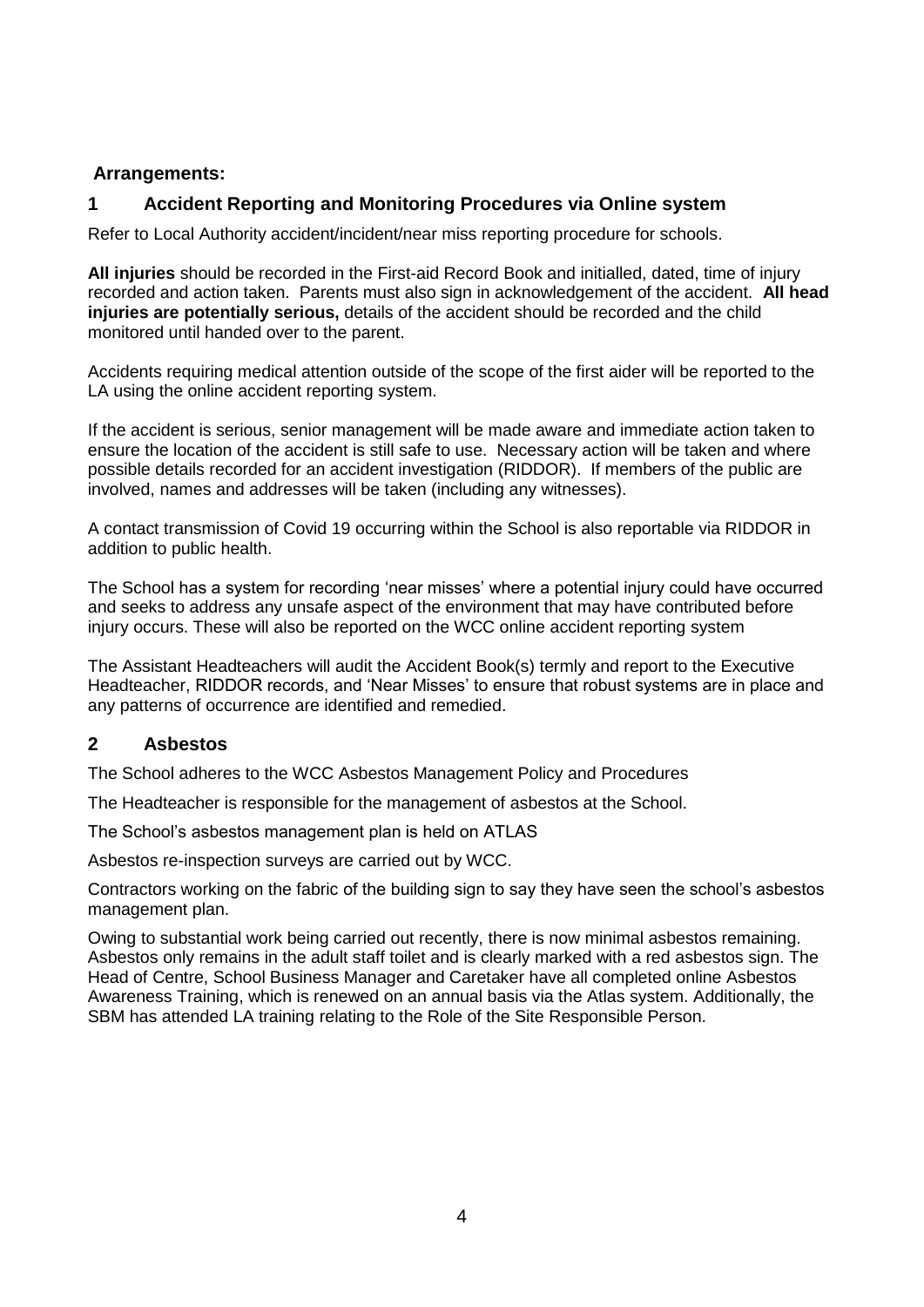# **3 Caretakers Risks Assessments**

The School has clear procedures for caretaking arrangements such as gritting pathways, cleaning leaves and maintaining clear and safe play areas and daily checks take place to ensure the environment is as safe as possible and any risk are assessed. Although procedures generally pre-empt slips, trips and falls if they do occur they are noted and an environment investigation takes place led by the Headteacher to inform the practice of the caretaker and those using the spaces..

To reduce the risk of slips, trips and falls:

- 'wet surface' signs are used when the caretaker is cleaning the floors or in the event of a child spilling water/a liquid.
- External pathways and slopes that access the building are gritted if the weather is forecast to be below freezing in winter months.
- Throughout the Autumn and Winter period the leaves around the site are regularly collected, swept and gathered using the leaf blower to ensure pathways are clear and safe.

The Caretaker receives regular training to fulfil all aspects of his role safely and has supervision on a termly basis to discuss processes and H&S arrangements are a standard part of these conversations.

# **4 Contractors & Visitors**

The School adheres to the WCC Health and Safety Safer Management of Contractors Policy and Procedures.

Contractors and visitors will be asked to sign the Visitor's book on arrival and will be given a leaflet informing them of health and safety arrangements during their time on site. Where possible there details will be checked using the Atlas system. The Executive Headteacher, Rachel Gillett is trained to manage contractors on site, in her absence the Lead on site or Office manager will monitor activities whilst the contractor/visitor is on site. All contractors and visitors must sign out before leaving. The caretaker has also completed responsible persons training to allow repair works to take place on site out of hours.

# **5 Control of Substances Hazardous to Health (COSHH)**

The School adheres to the WCC Health and Safety Control of Substances Hazardous to Health (COSHH) Policy and COSHH Risk Assessment and Guide to Completion.

An audit of all substances used in the School is carried out annually. When new substances are bought for use in the centre, details are sent to LA COSHH officer John Ferris for COSHH information. COSHH Risk Assessments and data sheets are held by the Caretaker in the caretaker's cupboard. (Latest audit and update: Autumn 2018) It is the policy of the School to purchase COSHH products through ESPO to ensure correct documentation is available with the product. Since 2015 the school has started to actively ordered products that are increasingly environmentally friendly and contain less hazard materials than traditional cleaning products in line with our Eco-School approach. During the Covid 19 period the school has required additional supplies of Milton cleaning fluid as a process of double disinfection occurs.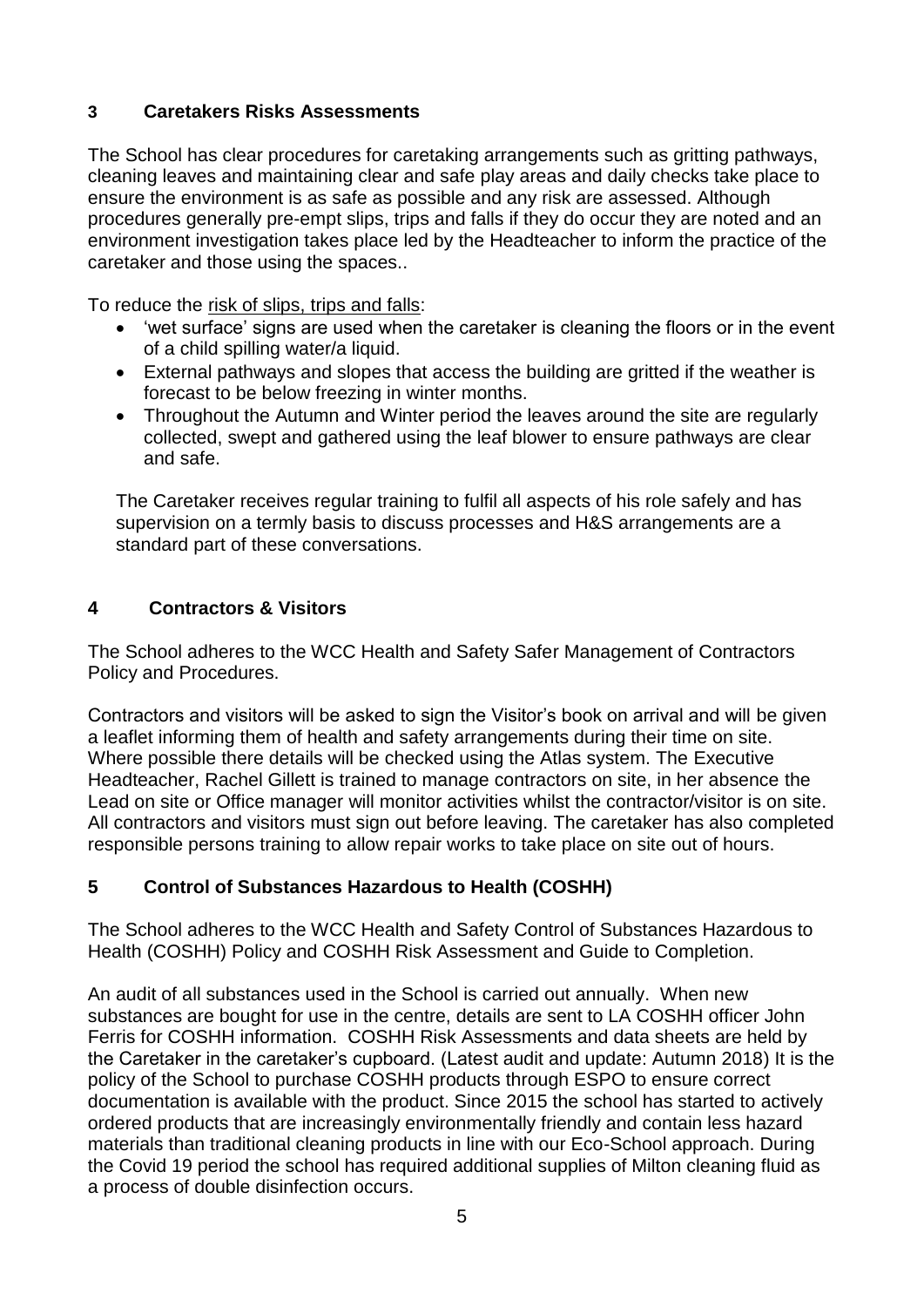# **Staff are not expected to or allowed to bring in additional products from home.**

# **6 Defects Reporting Procedure**

Defects will be reported verbally to a member of the Senior Leadership Team who may take appropriate action or will inform the Headteacher who will ensure that appropriate action is taken to remove the hazard and/or arrange for repair. A defect reporting form will be completed by the person who has noticed/found the defect.

Defect reporting forms are located in the green health and safety files. These forms can be filled in by any member of staff and handed to the Headteacher or Assistant Head Teacher who will arrange the necessary work.

# **7 Display Screen Equipment (DSE)**

The School adheres to the WCC Health and Safety Display Screen Equipment Policy and Guidance.

All staff are to use computers for limited periods only, to safeguard their health and welfare. Anyone deemed to use the equipment for more than an hour without physical breaks will be asked to carry out a risk assessment and have completed DSE training so they can safeguard themselves. Any adjustments needed, will be reported to the Senior Leadership team. The next DSE audit is due January 2022.

# **8 Electricity at Work**

The School adheres to the WCC Health and Safety Electrical Testing Policy - Fixed Electrical Installations & Portable Electrical Equipment

To comply with all Electricity at Work Regulations, a competent and qualified contractor visits the centre annually to test all the electrical equipment and submits a report. These reports are filed in the green health and safety files. Hard wired electrical testing takes place every five years through WCC.

Any new electrical equipment received in the centre will not be used until it has first been tested by the approved contractor, unless fitted with a moulded plug.

The caretaker will undertake minor non specialist repairs of electrical equipment - e.g. the replacing of broken light bulbs, but the replacement of plugs will only be done if the caretaker is a qualified electrician and is suitably trained.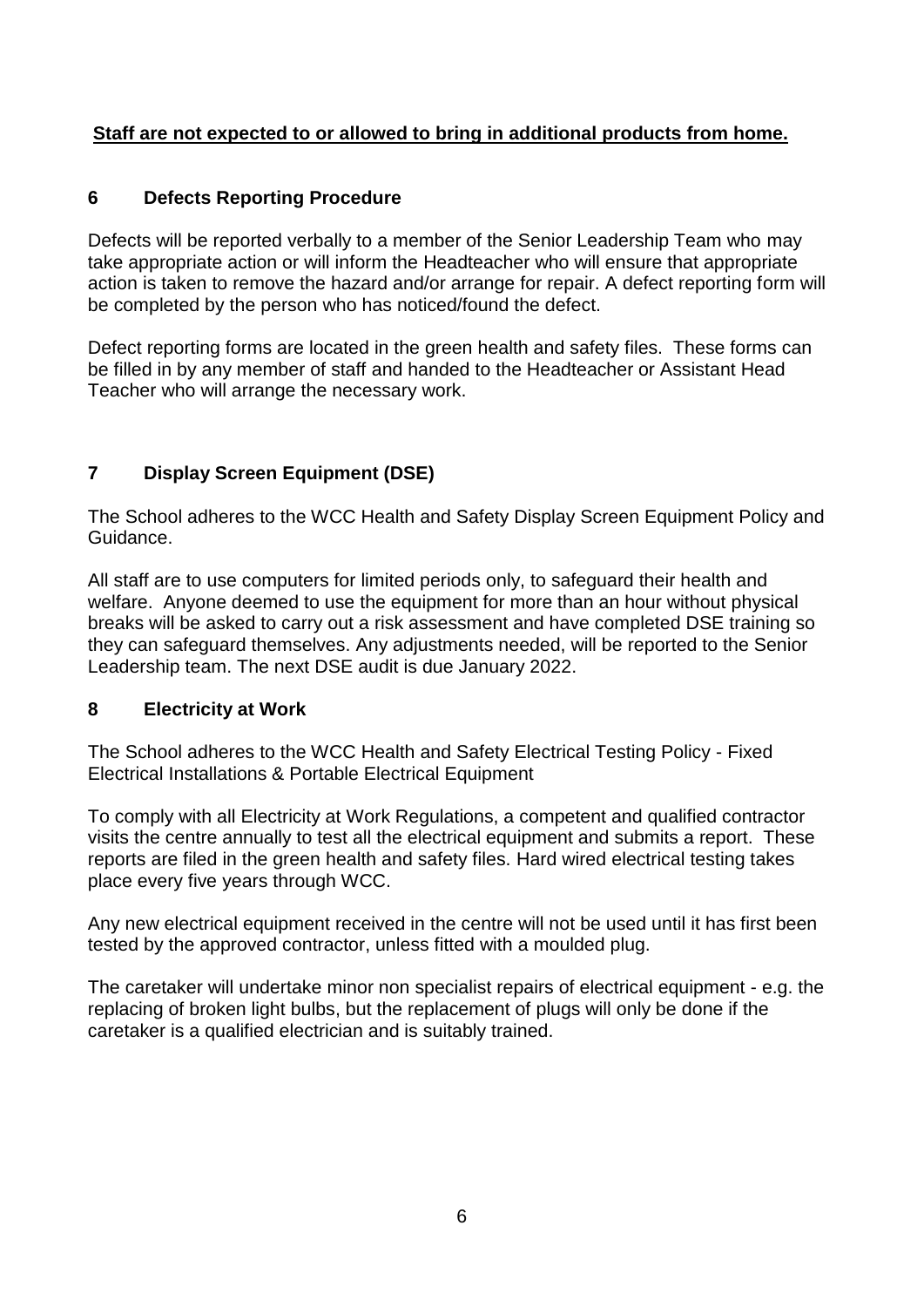# **9 Fire Precautions**

The school adheres to the WCC Fire Safety Management Policy, Arrangements and associated guides

Fire drills are displayed throughout the School. Practices involving all site users take place four times per year, one of which involves no prior warning.

The full Emergency Evacuation Procedure and copies of the fire drill are stored in the green health and safety files. Emergency Evacuation procedures are shared with all new staff as an aspect of their induction. The Fire Risk assessment is reviewed when significant changes or incidents occur or yearly as a minimum. Additionally, the Office and finance managers will attend LA training relating to the Role of the Site Responsible Person.

# **10 First Aid**

The School adheres to the WCC Health and Safety First Aid at Work Policy. The School follows guidance from the Warwickshire Early Years Health Directory. Paediatric first aid is the requirement of the Early Years Statutory Framework: foundation stage classes in the Nursery school and Nurture Nursery and as a result all staff have received full paediatric first aid training and a first aid lead is in place.

First Aiders are responsible to the Executive Headteacher who must be kept fully informed of all situations relating to children's injuries and others on the School premises.

The Lead First Aider will maintain the First Aid Boxes and keep the Executive Headteacher updated regarding appropriate materials to be purchased for use in the School by staff.

It is the responsibility of the Executive Headteacher and Governing Team to ensure that the First Aiders are adequately trained and updated and this has been renewed for all staff at KNS on a rolling basis and at WNS the 3 year refresher was delivered in October 2019.

All staff are trained to administer 'remedial measures' while awaiting a qualified first aider. If there is any concern then they will seek the help and advice of the qualified First Aider or appointed person if the First Aider is absent. If any injury causes concern then medical assistance is immediately sought.

All students will receive instructions in School first aid procedure, taking advice and direction from a qualified member of staff.

Further guidance on the principles of first aid can be found in appendices 2.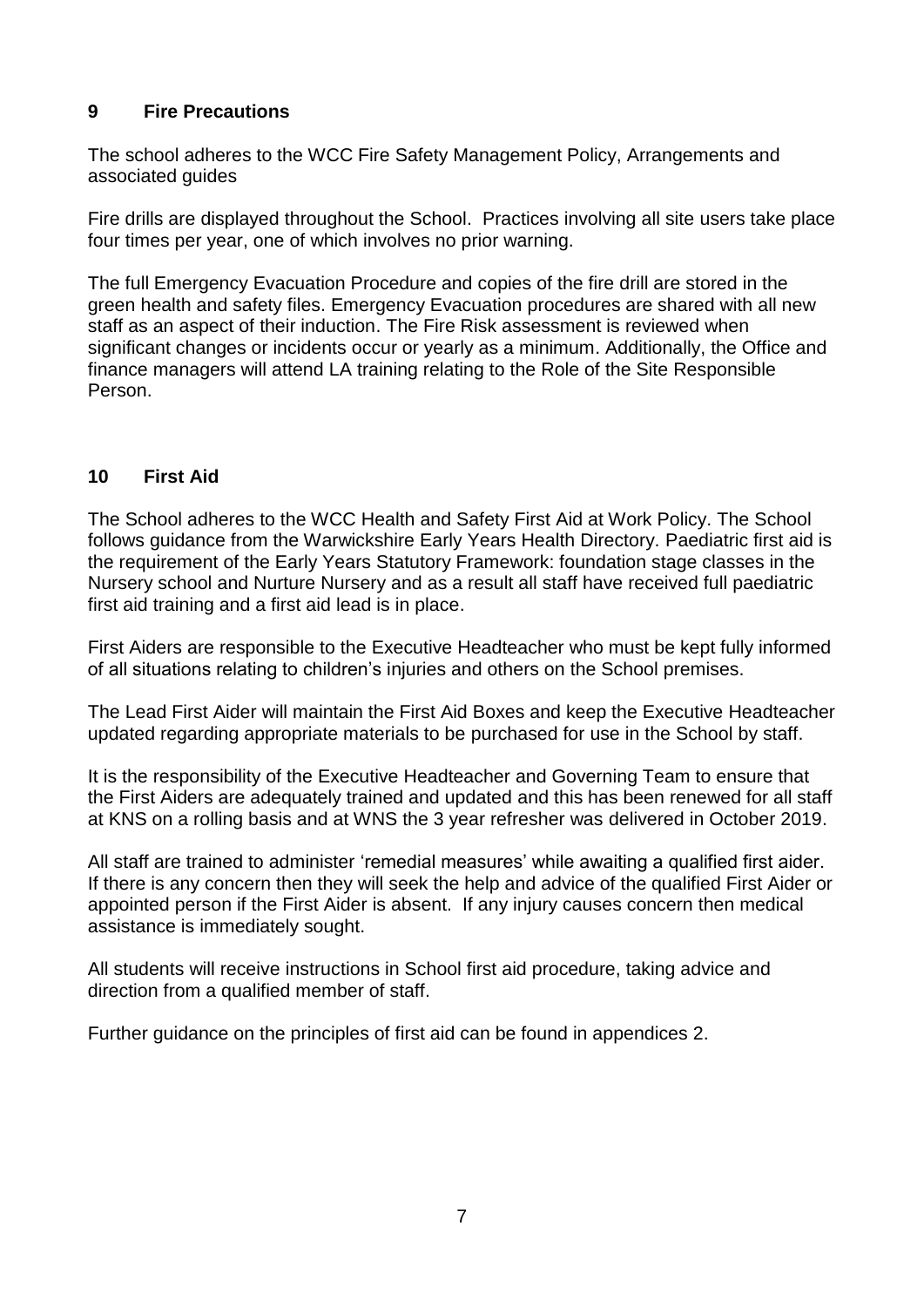# **11. Health and Safety Inspection**

The School adheres to the WCC Workplace Health and Safety Inspection Policy.

Workplace health and safety inspections in school are carried out every term by the Health and Safety Governor and reported to the Senior Leadership Team, Rachel Gillett, Head teacher, Mary Hunter, School Business Manager and Christy Ayllot-Mayor(KNS)/Louise Roberts(WNS), Assistant Head Teachers. Following the inspection a written report is produced, showing recommendations for action that the School will then implement and complete to ensure improvement and compliance with required legislation and standards. These procedures are monitored termly by the Resources Sub Committee.

The School, together with the inspection provider, will ensure the workplace health and safety inspection regime meets the criteria specified in the WCC Workplace Health and Safety Inspection Policy and WCC Health and Safety Standards in Schools.

# **12 Induction and Training**

The School adheres to the WCC Health and Safety Induction Checklist and Guidance and relevant sections of the WCC Health and Safety Standards in Schools that refer to Training and Competence of managers and staff.

All work experience pupils, students and volunteers will be given this health and safety policy to read prior to beginning their placements. Their induction will be provided by the member of Senior Leadership Team staff appointed to look after their welfare and training. An induction checklist is filed in the green health and safety file. Risk assessments will be carried out by the Headteacher and mentor as appropriate, ensuring *The Right Start* document has been read.

# **13 Lone Working/Personal Safety**

The School adheres to the WCC Health and Safety Personal Safety Policy and Working Safely Guides. In addition the School has specific arrangements particular to home visiting that are detailed in the Home visiting policy and that ensure at least two members of staff make a home visit when they are required. Home visits have been adapted in response to the ongoing Covid 19 situation and are replaced by a doorstep visit in pairs in which a box of resources are delivered.

# **14 Manual and People Handling**

The School adheres to the WCC Health and Safety Manual Handling Policy and Guidance for Children Handling

All staff are aware of the manual handling guidance, which states that large or heavy objects must not be lifted or carried by one person. Individual manual handling risk assessments must be carried out before commencing specific tasks involving manual handling. Templates for these are available in the green health and safety files. Regular training takes place and resources to support staff in the movement of babies and children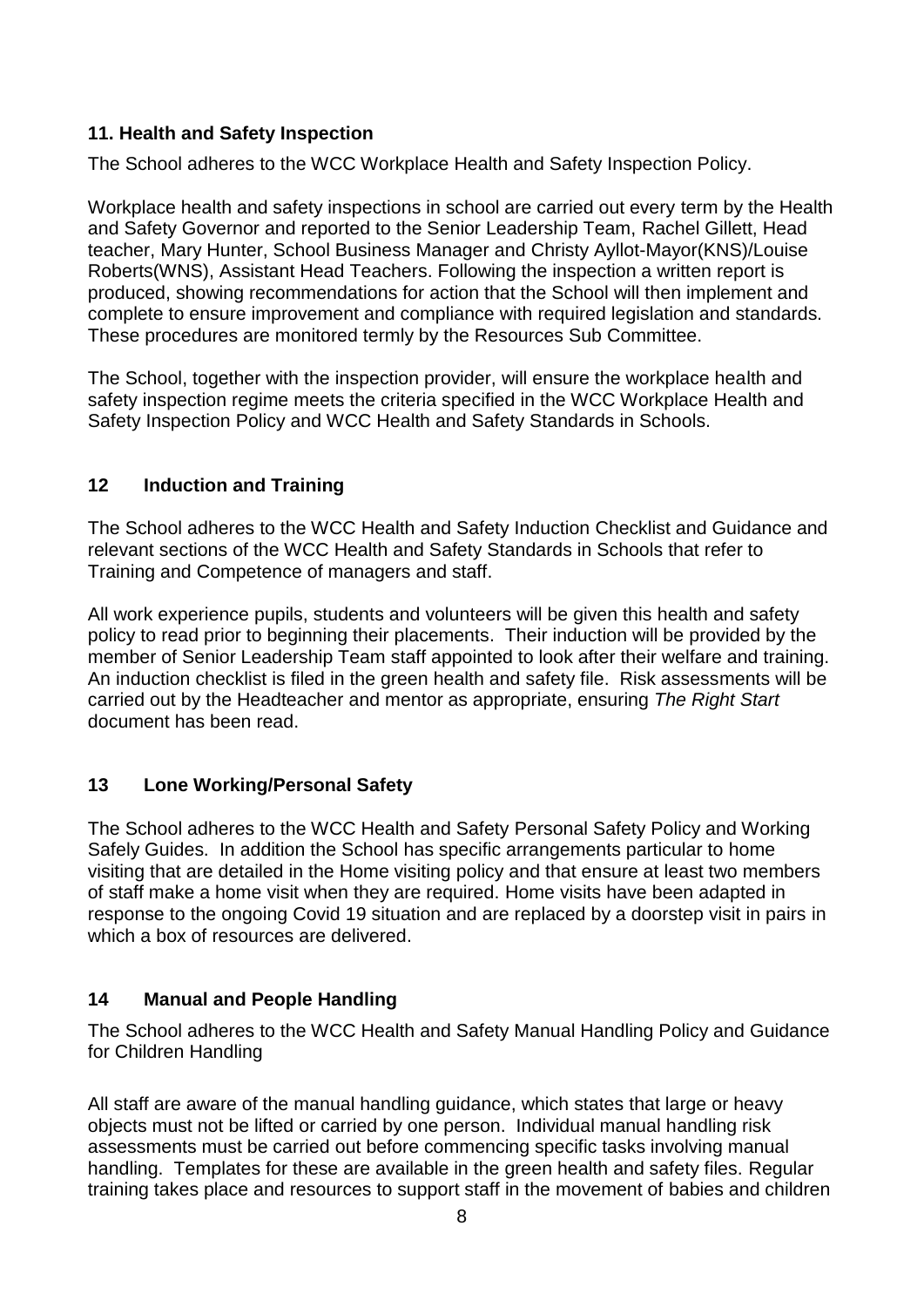are present and regularly checked. Staff had received Team Teach training to inform them of ways in which children may be encouraged and moved when absolutely necessary.

# 15 **Medication**

The School adheres to the Warwickshire Early Years Health Directory and the DfE guidance, Supporting children in schools with medical conditions 2014 and has a medication policy crossed referenced to this document.

Medication will only be administered by a qualified First Aider or staff who have been specifically trained (e.g. epi pen). It will only be administered once a consent form has been completed and signed by the parent, or once a Health Care Plan is in place. All medication will be documented by both the member of staff who administers the medication and a witness. Medicines will only be administered to the written specifications and from a bottle/box that is named for that child by a pharmacist.

16. Illness and Transmission:

The School has a process to follow, based on national public health guidance if there is an occurrence of illness, such as sickness bug or Covid 19 that is transmissible. The School has recognised stages of response that can begin at increased awareness and sharing messages and escalate to full closure. The School understands that it may need to fully adapt its practice and process in response to significant illnesses or pandemics. As the School develops its practices in response to outbreaks the level of resourcing increases to included appropriate PPE and cleaning kits. The Schools have stabalised aqueous ozone water systems to sterilise equipment and atmospheres. The Schools now have Dyson air purifiers to improve air quality. Carbon dioxide levels are also monitored with CO2 monitors in each classroom and working space.

# **17 Monitoring Arrangements**

The School governing team recognises the importance of monitoring health and safety matters. Monitoring will be carried out in a number of ways:

- a) The Executive Headteacher includes within each Governor meeting information relating to:
	- accident/incidents
	- results of internal and external health and safety inspections
	- maintenance reports
	- complaints, hazards and defects reports
	- reviews of any procedures carried out by the Executive Headteacher
- b) A governor from the Resources Sub- Committee, on behalf of the governing team carries out a termly visual inspection of the school and reports any issues which arise to the Executive Headteacher, and the governing team. The Governors Safety Inspection Checklist is used for this and can be found in the green Health and Safety files.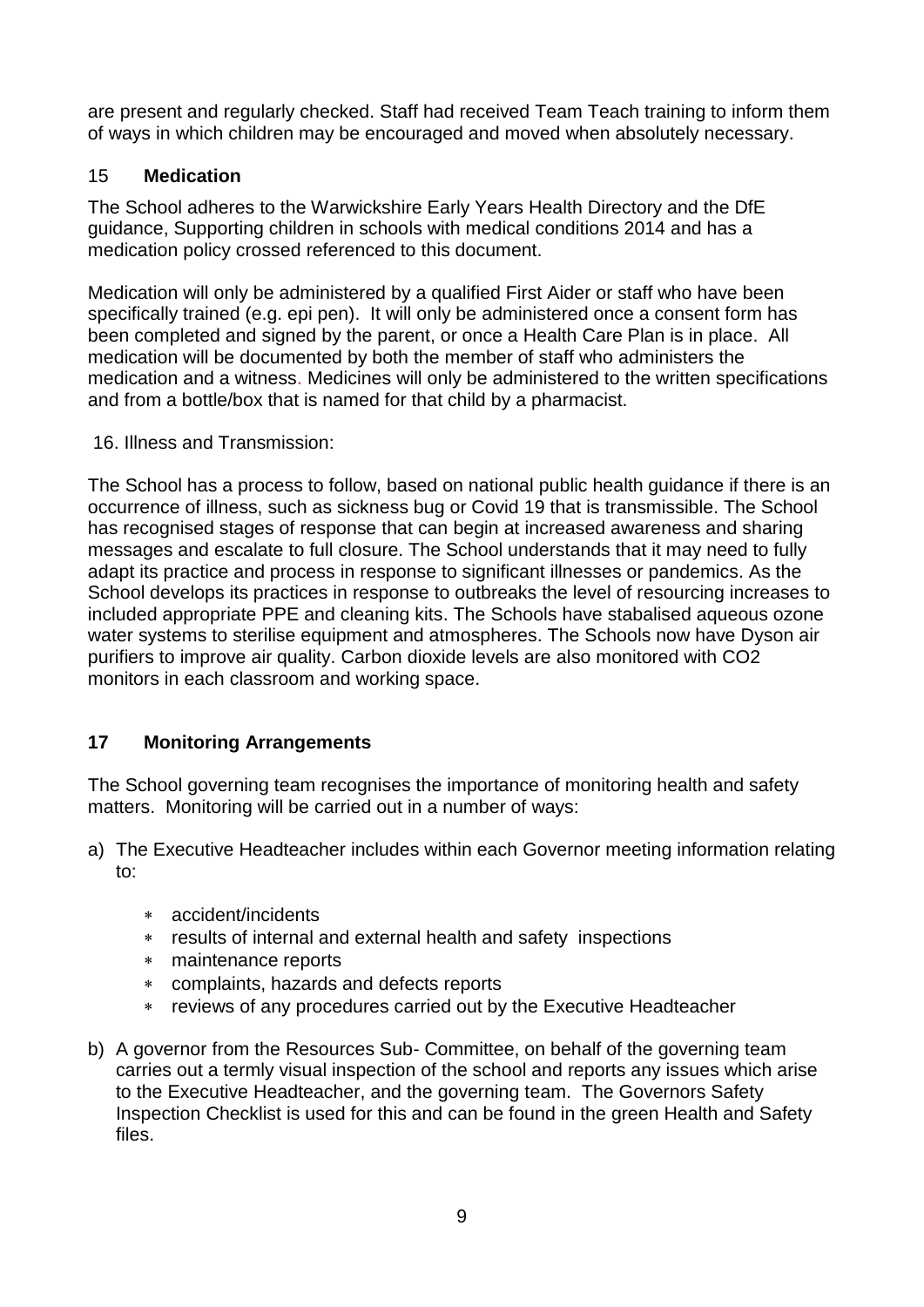c) The LA's Health and Safety Officer or his/her representative inspect the site on a regular basis and report back any issues, as do other LA Officers.

To help this process, the governing team ensure that:

- a) appropriate facilities and opportunities are provided for accredited safety representatives to perform their duties.
- b) All reasonable inspection facilities and information are provided on request to officers of the LA, Inspectors of the Health and Safety Executive and any other bona fide health and safety officials.

# **17 Outdoor Play**

The School adheres to the relevant sections of the WCC Health and Safety Standards in Schools document for Outdoor Play Equipment.

The outdoor play equipment is visually inspected by qualified LA staff twice per year. These reports are filed in the green health and safety files. The outdoor equipment is inspected on a daily basis by the Caretaker and on an going basis by staff working beside the children in these areas.

In addition daily visual checks are carried out by staff prior to use and this process includes children who use visual signs and symbols to identify which pieces of outdoor equipment or areas maybe in use. A visual system of laminated signs is used to alert children if a piece of equipment is not in use and children are supported to recognise the symbol used, a red cross at WNS and Stop hand sign at KNS, and understand its meaning and purpose.

# **18 Risk Assessment**

The School adheres to the WCC Health and Safety Risk Assessment Policy and Guidance

The School has completed risk assessments covering the whole School and selected activities which take place within it. They are filed in a presentation folder labelled Risk Assessment File, which is stored alongside the green health and safety files. The Caretaker holds copies of the COSHH Risk Assessments, together with related Data sheets.

The risk assessment file is reviewed annually by the Headteacher and a nominated Governor and is shared with all staff and risk assessments are signed by staff who will be overseeing the specific activities. Expectant and new mothers are individually risk assessed.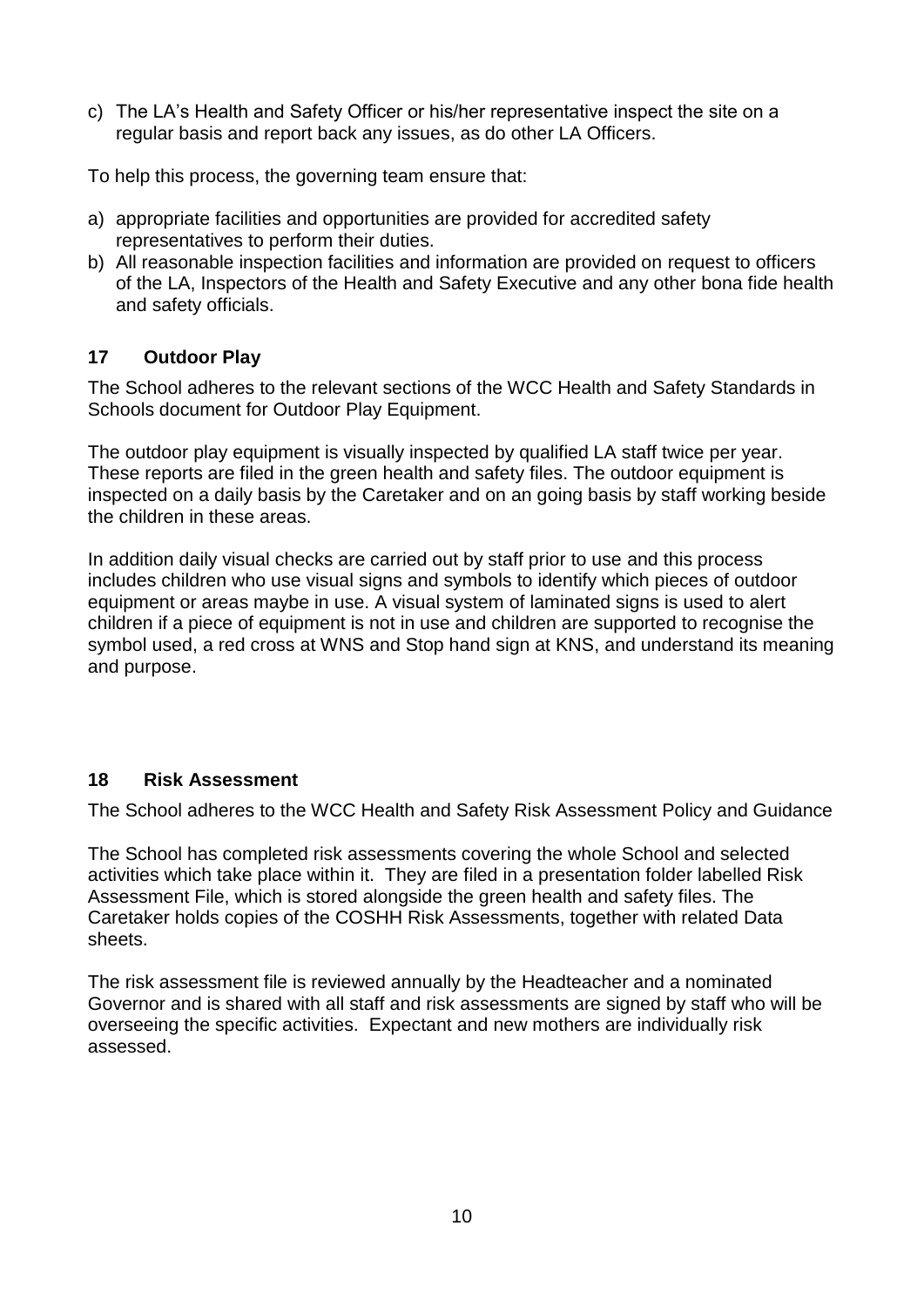# **19 Stress and Wellbeing**

The School adheres to the WCC Health and Safety Management of Work-Related Stress & Wellbeing Policy & Managers Guide. The School carries out an annual staff survey and then presents an action plan to reduce work place stress as a result. A 6 month review takes place to assess the impact of reduction strategies. All staff experience protected time to ensure they are able to fulfil their roles. In addition the School has taken part in WCC Fair workload Survey Autumn 2018.

# **20 Water Systems & Water Hygiene**

The School adheres to the WCC Legionnaires & Water Hygiene Policy and Procedures. The Headteacher and Caretaker have completed training in water systems and water hygiene; appropriate information is held on the Atlas system, inspections and related documentation are contained in the green arch lever file located on the open shelves off the staff room meeting area. Additionally, the SBM has attended LA training relating to the Role of the Site Responsible Person.

ISHEM Ltd has been assigned by WCC as water systems risk assessor.

# **21 Working at Height**

The School adheres to the WCC Health and Safety Work at Height Policy and Guidance. The Caretaker has received appropriate H&S training and is the competent person for inspection of ladders and access equipment used through the school/centre.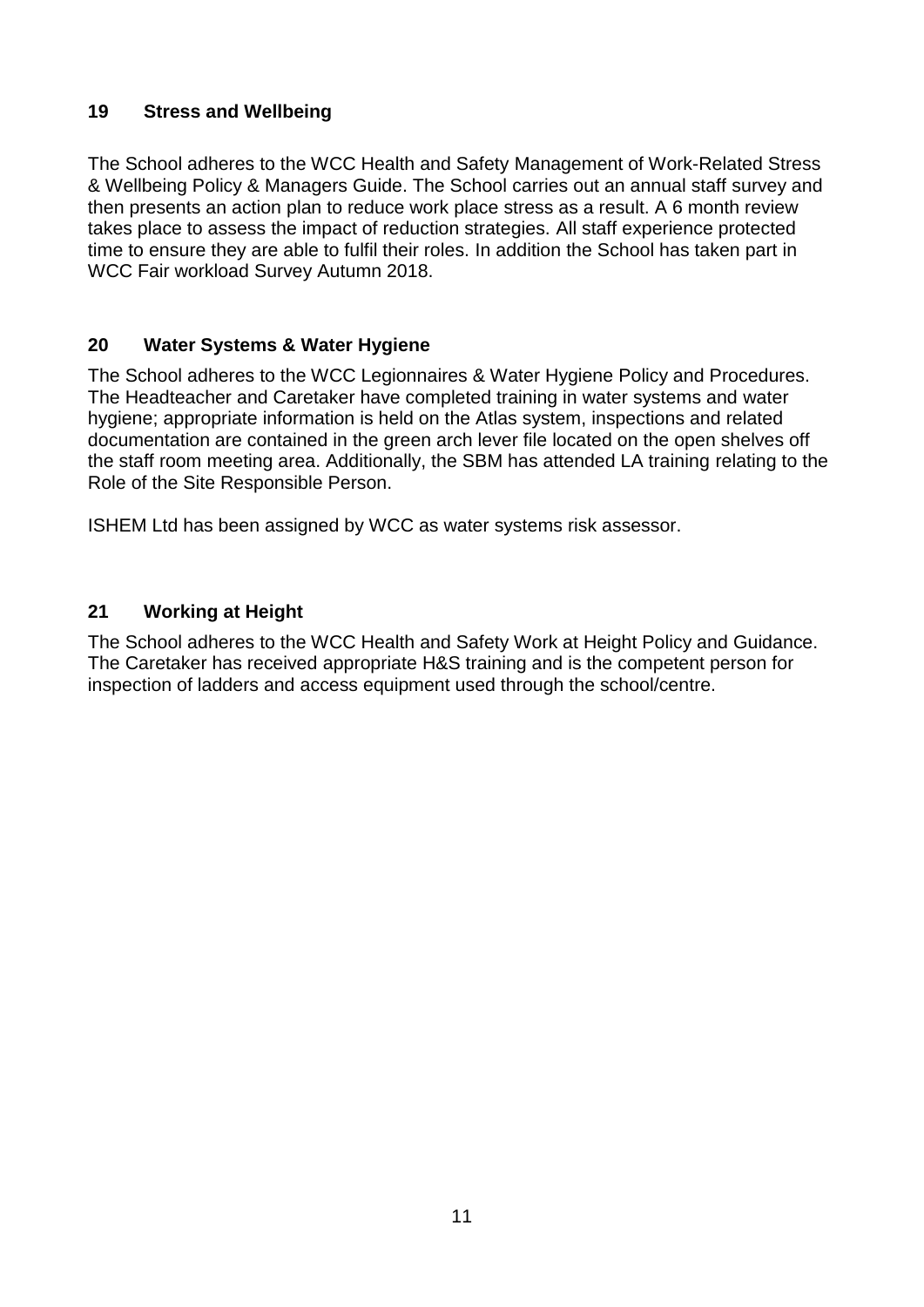Appendix 1: Stress policy

# **Kenilworth & Whitnash Nursery School's Stress Policy**

#### **Introduction**

We have produced this policy as part of our commitment to health and safety, and to recognise, assess, and manage stress at work.

#### **What is stress***?*

Every job brings its own set of responsibilities, and the pressures these place on staff are an unavoidable part of working life. The tasks and challenges faced at work give our working day structure, motivate us and allow us to feel a sense of achievement and job satisfaction. However, our ability to deal with pressure is not limitless and the stress this pressure can lead to is harmful.

Stress is the reaction to excessive pressures or demands placed on us. It arises when we worry that we can't cope.

Stress can involve:

- $\cdot$  Physical effects, such as a raised heart rate, increased sweating, headaches, dizziness, blurred vision, general muscle tension (for example , an aching neck and shoulders), skin rashes and a low resistance to infection; and
- Behavioural effects, such as increased anxiety and irritability, drinking more alcohol, smoking more, having difficulty sleeping, poor concentration and not being able to deal calmly with everyday tasks and situations.

These effects are usually short-lived and do not cause lasting harm. When the pressures reduce, we usually return to normal.

Stress is not the same as ill health. But in some cases, particularly where pressures are intense and continue for some time, the effects of stress can be far more damaging, leading to longer-term psychological problems and physical ill health.

#### **Causes of stress:**

Harmful levels of stress are more likely to occur in the following circumstances:

- If the pressure continues for a long time.
- If different pressures pile on top of each other.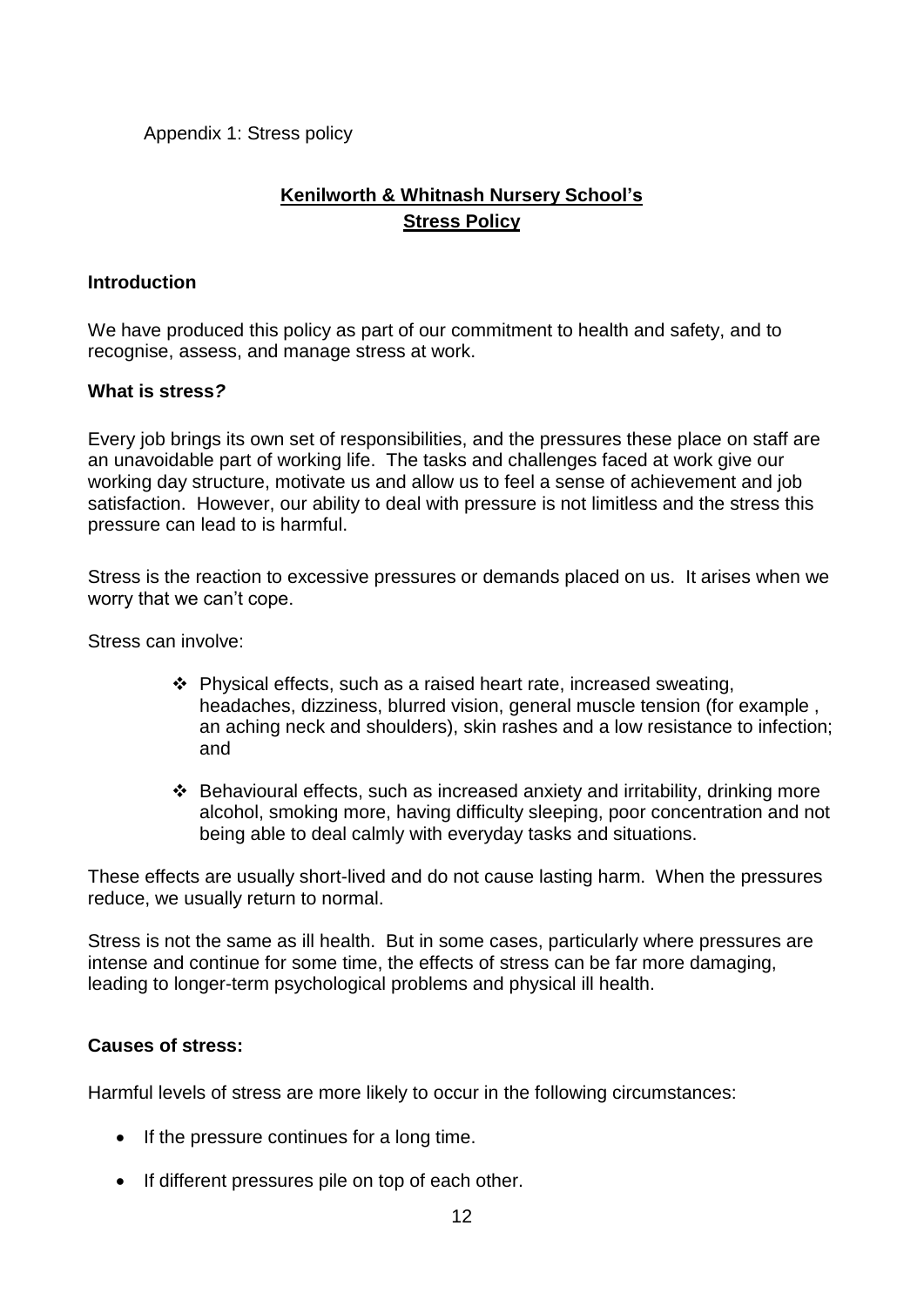- If you are continually trying to keep up with changes.
- If you feel trapped or not able to control the demands placed upon you.
- If you are confused by conflicting demands.
- If you are under excessive external pressures from inspections, audits, assessments and so on.
- If you are expected to meet unrealistic deadlines.
- If you are uncertain about your work, your objectives or your career or job prospects.
- If your workload is too demanding, excessive or inflexible.
- If there is continual conflict between people, including racial or sexual harassment, bullying or staff being treated nastily or being ignored.
- If there is poor management, for example, where there is a lack of leadership and understanding from managers and supervisors, including a lack of support for staff.
- $\bullet$  If pupils are too disruptive.
- If pupils or adults use, or threaten to use, violence.
- If you have problems and difficulties in your personal life.
- If parents expect too much of you or behave in an unreasonable way.
- If systems and policies which make instructions or priorities clearer are not used.
- If you have to work long hours.
- If your working environment is in a poor state of repair.

# **Legislation**

Under the Health and Safety at Work Act 1974, the local education authority must make sure that workplaces are as safe and healthy as is reasonably possible, and that appropriate welfare arrangements are made (for example, that heating and clean running water are provided).

Under the Management of Health and Safety Regulations 1993, the LEA must take urgent action to assess the nature and scale of health risks in the workplace, and introduce appropriate measures to control and monitor risks.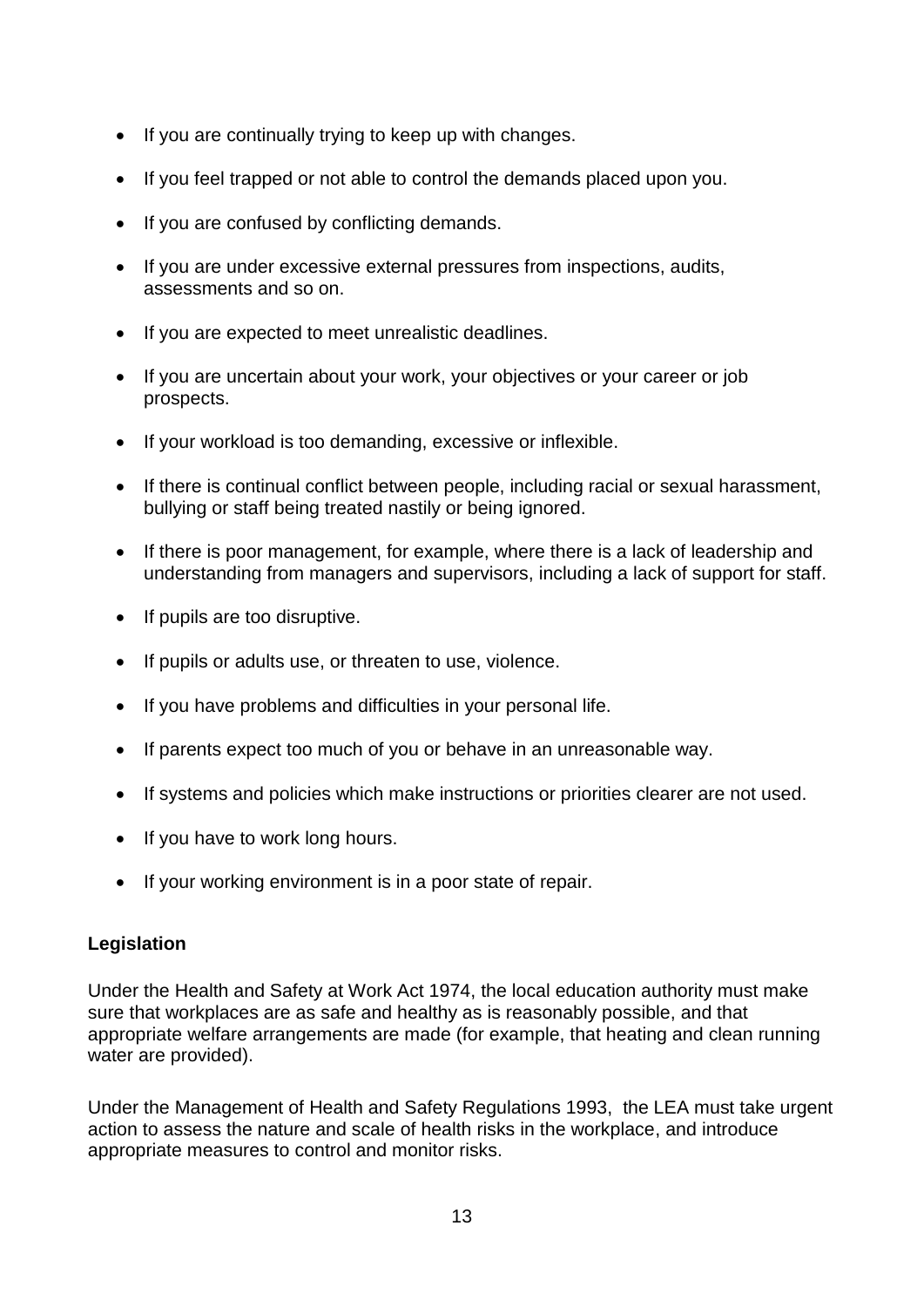# **Policy**

Our School's governing team and Headteacher will keep to Section 4 of the Health and Safety at Work Act 1974, the Management of Health and Safety at Work Regulations 1999, The Working Time Regulations 1998, Health & Safety (Display Screen Equipment) Regulations 1992 and The Health & Safety (Offences) Act 2008 wherever reasonably possible. They will try to identify sources of stress in the workplace and then tackle those problems in order to maintain a healthy workforce.

# **Our School's governing team and Headteacher will aim to**:

- reduce risks to health and safety;
- reduce unreasonable pressures which employees are exposed to;
- recognise stress and take appropriate action, in good time, to deal with it; and
- offer support, including counselling, to help staff cope with and recover from stressrelated conditions.

Our governing team is committed to identifying the causes of stress, raising awareness, providing appropriate training for school staff, and encouraging all staff to take part in any training provided. The Governors receive an annual report that details the findings of the yearly Staff stress survey in which staff can reflect on their feelings.

Reference can be made to the Health & Safety Executive Stress Management Standards. The six management standards cover the primary sources of stress at work. These are:

- Demands
- Control
- Support
- Relationships
- Role
- Change

# **Mental Well Being Audit**

Our governing team and head teacher will assess current levels of well -being among staff by carrying out an anonymous audit, as produced by the Anna Freud centre.

# **Training**

We will encourage all staff to have appropriate training in recognising and considering wellbeing and this policy is very much linked now to the new mental health and well-being policy

# **Strategy for reducing stress**

Our governing team will try to reduce or remove unnecessary stress by doing the following.

 Promoting good communications throughout the centre, including providing full information as early as possible and consulting staff on any proposed changes.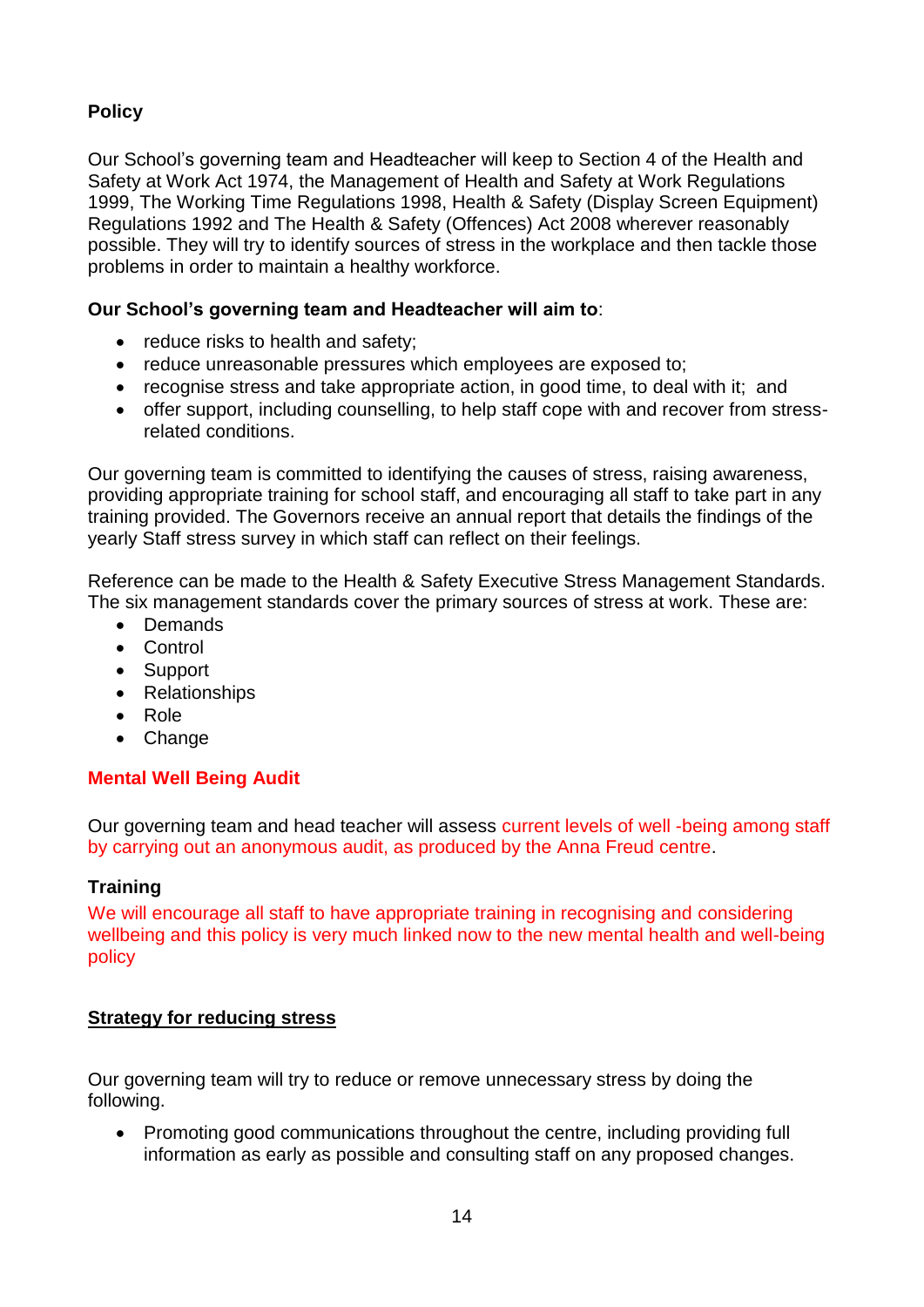- Being consistent in its treatment of staff.
- Cutting out unnecessary work (for example, by adhering to Union guidance on workload management and in line with new EYFS guidance..)
- Promoting confidence in, and the competence of, all staff.
- Being flexible without being unfair to individual people.
- Providing the opportunity for people to contribute to improvements in their working conditions and influence the way their jobs are done, so increasing interest and a sense of ownership., this includes developing curriculum and assessment practices.
- Planning tasks which are necessary and promoting an 'only do what is useful and promotes development'approach.
- Planning work and prioritising tasks to avoid unreasonable deadlines.
- Promoting an attitude where leads and colleagues are open about and accept what people say about stresses associated with their jobs.
- Encouraging staff to work together rather than in competition.
- Promoting fair and equal treatment, and actively discouraging bullying and harassment.
- Trying to provide the skills, training and resources staff need to do their jobs properly.
- Trying to fill staff vacancies, with the right person, as quickly as possible.
- Reducing the pressure staff feel to work excessively long hours by reflecting during supervision on what are we doing and why..
- Promoting the importance of getting a balance between work and personal life, including guidance on e-mails and messages with a timeframe so none are received or sent during evenings or weekends..
- Helping staff to manage their time effectively.

Doing the things listed above, and paying attention to the results of a well-being audit, should promote a positive culture for managing stress.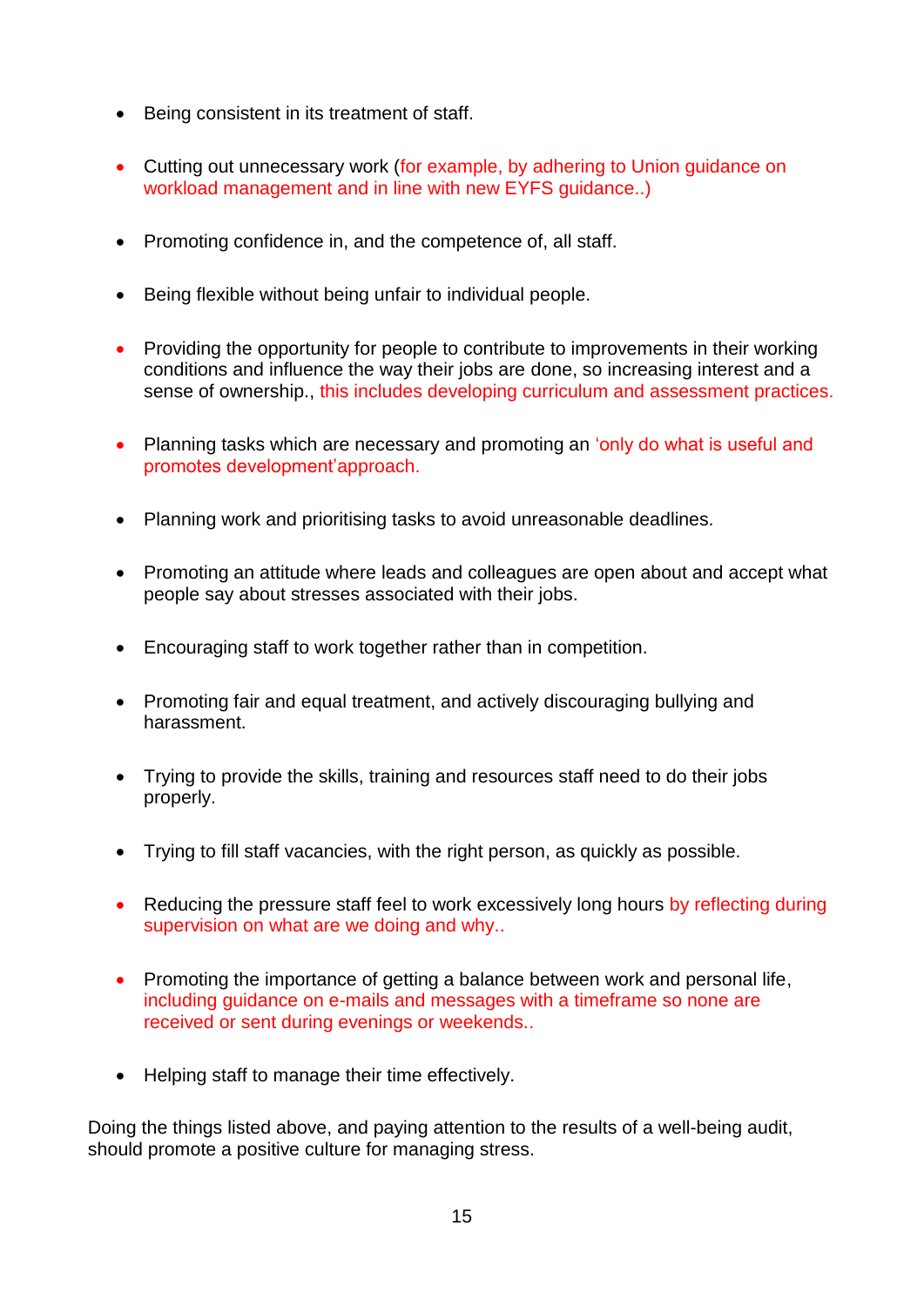# **Monitoring**

Each year, the Headteacher will give the full governing team a report on indicators used to monitor stress so the governing team can assess the level of the problem and make plans to tackle it. Indicators used to monitor stress will include the following:

- Reports on levels of staff absence and early retirement due to stress.
- Reports on the number of hours staff work beyond their contractual hours.
- Findings of the annual Staff Survey or well-being survey.

#### **Management's response to excessive stress:**

Where managers find out that an employee is suffering from excessive stress, they will do the following:

- Discuss the causes with the employee (with a Union representative or a friend present if the employee wishes).
- Be sensitive and flexible when the employee returns to work after an absence.
- Start a long term investigation into any problems identified, where necessary complete a Stress Risk Assessment with the member of staff that details ways in which stress will be managed and reduced.

If the Headteacher is suffering excessive stress, appropriate support will be made available.

#### **Where support is available:**

Staff can report, confidentially, to their line manager or the Headteacher if they are suffering from stress to:

- report their symptoms:
- seek further advice:
- obtain support in the workplace;

The Head can contact a colleague (e.g. another Headteacher or Inspector) or the Personnel and/or the Health & Safety departments for further support and advice. Other sources of support are available from:

- **•** Teacher line
- NEU Welfare services
- $-$  GPs
- Supportive staff group
- Mentors

#### **How we can all provide support:**

- Listen without judgement
- Ensure school has a Designated Mental Health Lead.
- Attend training in recognising stress
- Be aware of signs of stress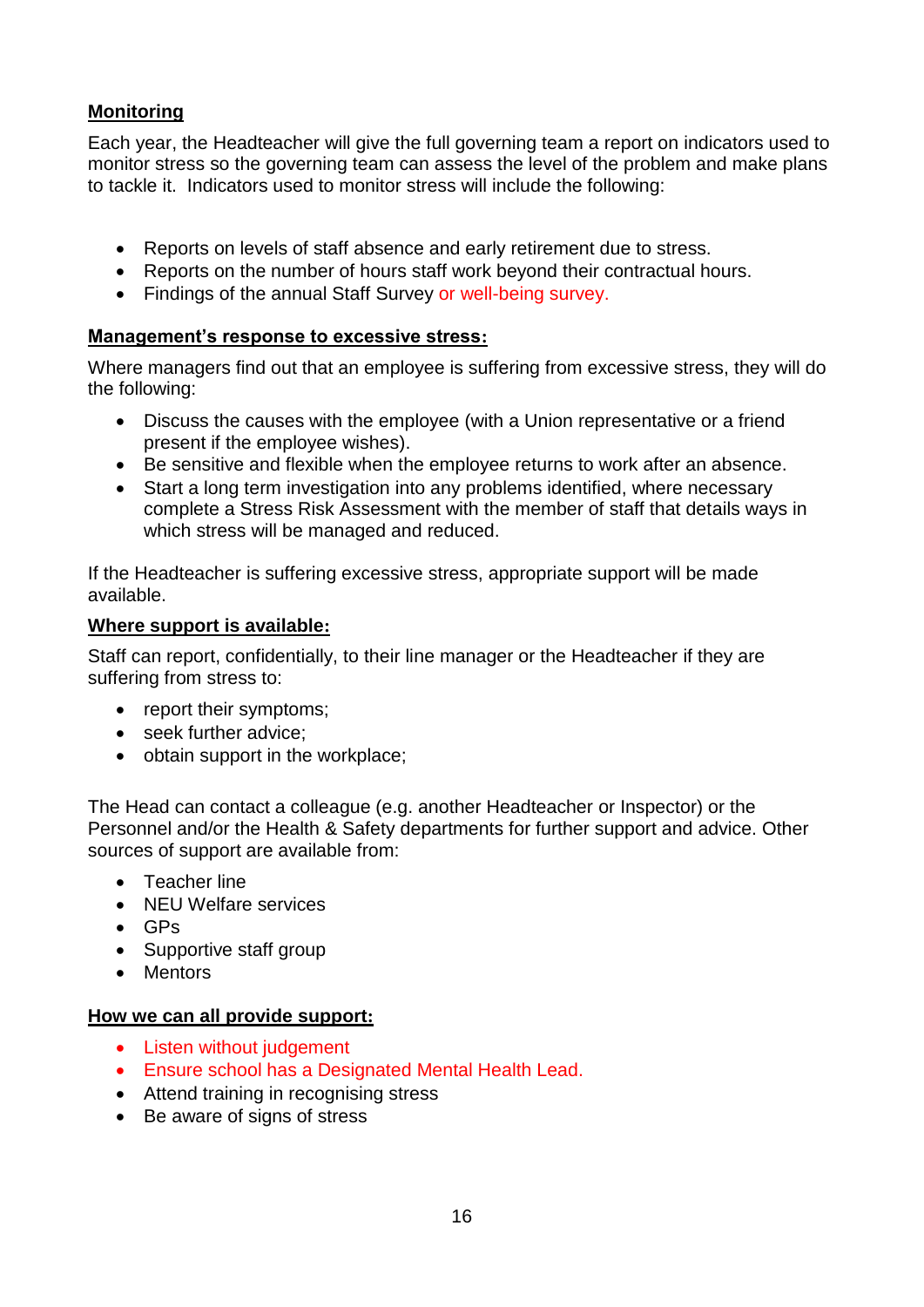Appendix 2: Principles of First Aid for reference

# **Principles of First Aid:**

- Preserve life
- Prevent deterioration
- Promote recovery

# **The First Aider Should:**

- a) Assess the situation and the casualty
- b) Diagnose what is wrong with the casualty
- c) Give immediate and appropriate treatment
- d) Remain with the casualty until he/she is transferred to a doctor, hospital, home etc., according to the seriousness of the condition.

# **Principles and Priorities of Treatment**

To preserve life:

- a) Maintain open airway by correctly positioning casualty
- b) Apply artificial ventilation if casualty is not breathing, if in doubt as to whether casualty is alive or not treatment should be continued until medical or other skilled aid is available
- c) Control bleeding.

To prevent condition deteriorating:

- a) Dress wounds
- b) Immobilise large wounds and fractures
- c) Place casualty in the correct and most comfortable position consistent with the requirements of treatment.

To promote recovery:

- a) Relieve casualty of anxiety and promote confidence
- b) Relieve him/her of pain and discomfort
- c) Handle him/her gently so as to do him/her no harm
- d) Protect him/her from the cold.

# **Basic Procedure**

A calm approach should always be taken and a quick response will promote recovery.

- a) Hands should always be washed before and after applying dressings. Gloves should be worn and cuts covered at all times.
- b) Whenever blood or other body fluids have to be mopped up, disposable plastic gloves should always be worn and paper towel used: these items should then be placed in plastic bags and safely disposed of.
- c) If direct contact with another person's blood or other body fluids, the area should be washed with ordinary soap and water.

# **Treatment of wounds and slight bleeding**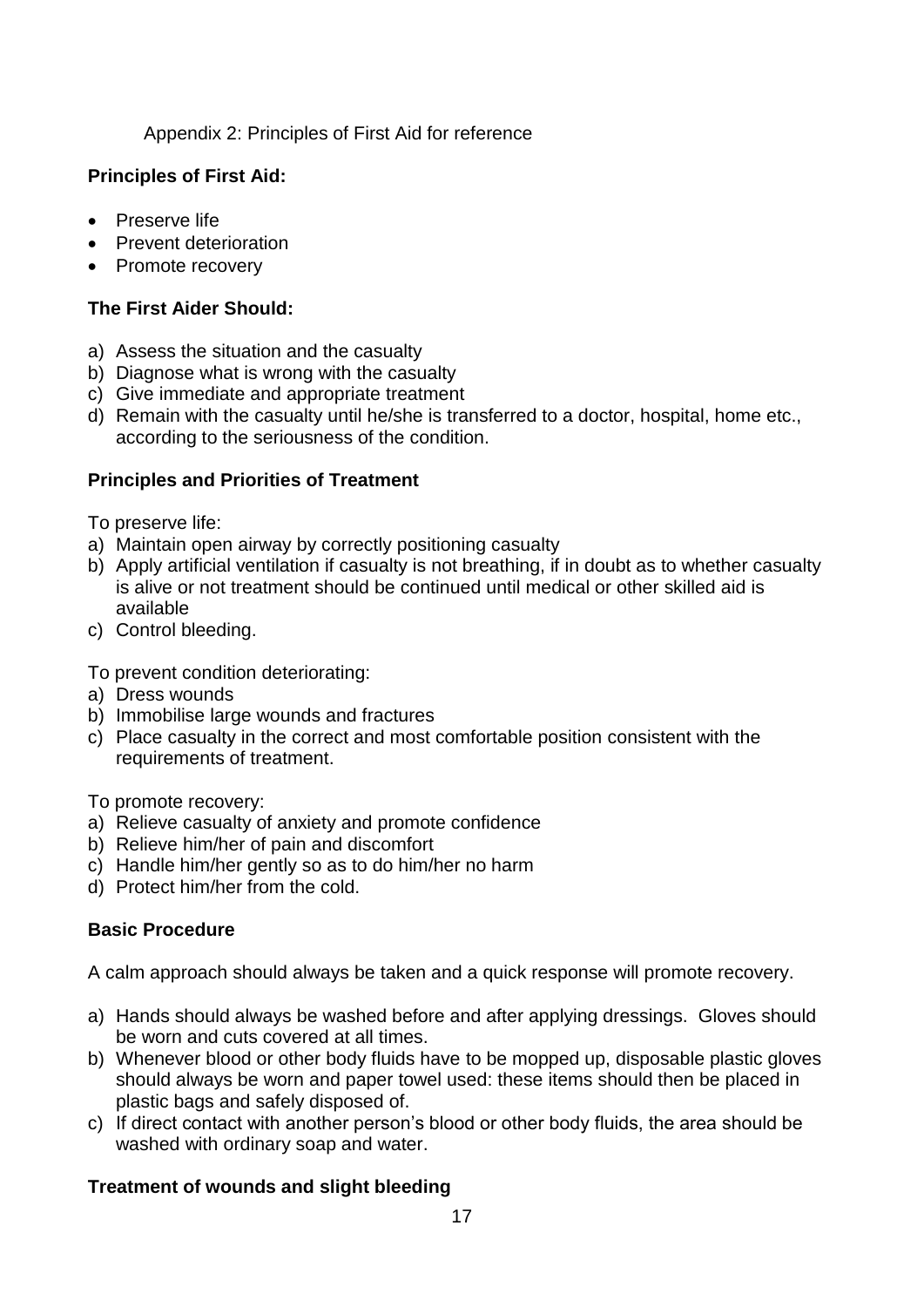- a) Carefully wash the surrounding skin with fibre free lint or antiseptic wipe.
- b) Lightly rinse the wound with running water if necessary.
- c) Dry with fibre free lint. Cotton wool must not be used.
- d) If bleeding persists apply direct pressure over sterile pad.
- e) Cover wound with adhesive dressing or larger sterile dressing according to its size.
- f) Raise and support injured part.

#### **Bruises**

- a) Put part to rest in most comfortable position.
- b) Apply cold compress or ice-bag as quickly as possible to stop further swelling and relieve the pain.
- c) Continue cooling the injury for 30 minutes if necessary or appropriate.

#### **To make a cold compress:**

- a) Soak a thin towel, large handkerchief, piece of flannel, or absorbent cotton wool in cold water.
- b) Squeeze out surplus water and apply compress to bruised area.
- c) Keep compress cool by dripping water onto it or replace by further compress. Cool injury for 30 minutes if necessary.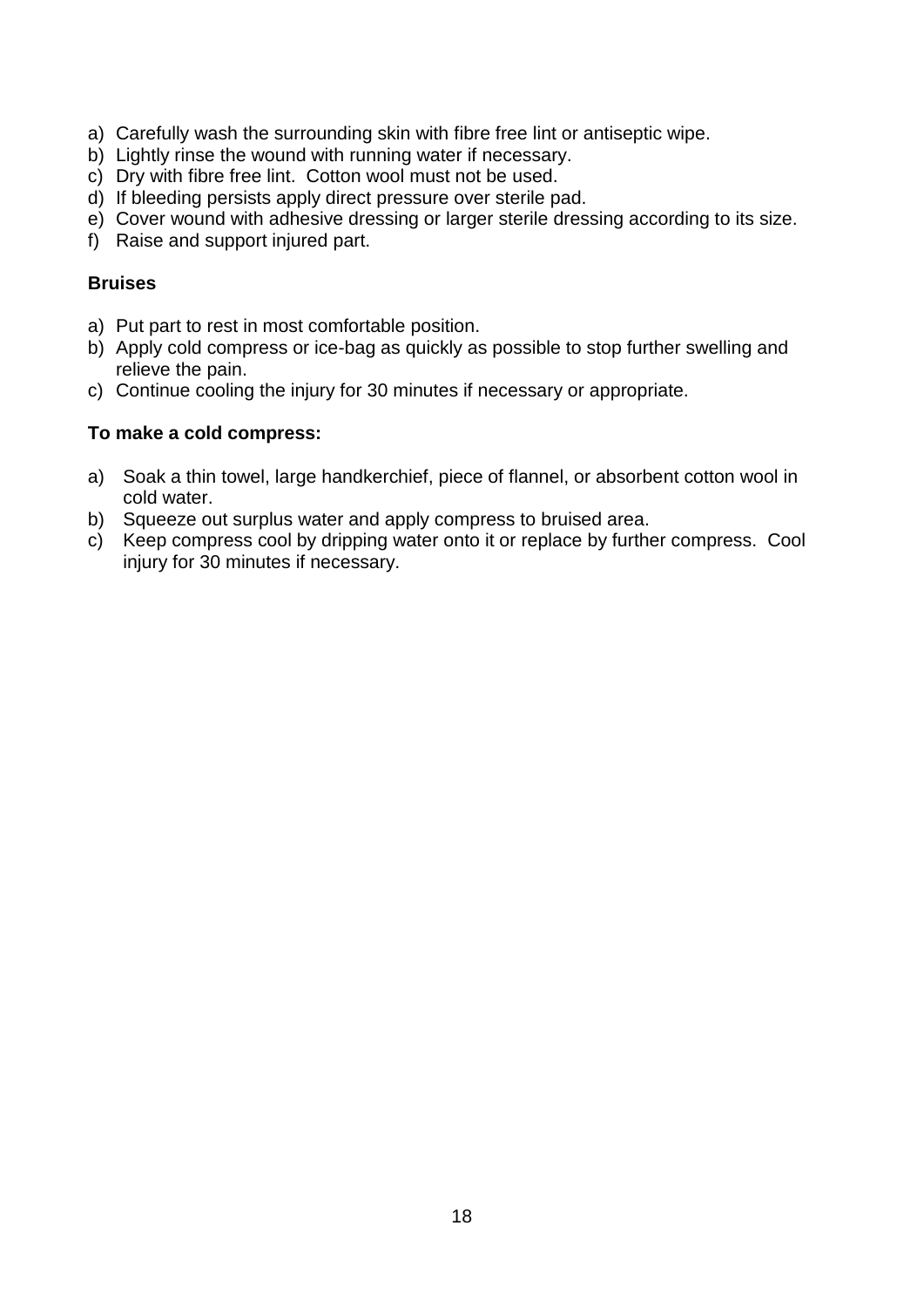#### Appendix 3: **Introduction**

The LA health and safety standards for schools take account of the government review of management.

The standards also apply the principles of the Education health and safety in the workplace guidance and the Health and safety: advice on legal duties and powers publication.

#### **Which categories of schools are these standards for?**

Local authority maintained schools where WCC is the employer, i.e. community and voluntary controlled schools, community special schools and maintained nursery schools.

Written to support: Headteachers, Senior Leadership teams, School Business Managers & Bursars, Site Managers/Caretakers and other relevant school staff.

Governing bodies.

**Expiry/review date Fight lese standards will be kept under review and** updated as necessary, they are currently based upon WCC H&S standards 2015. The information contained within this document is based on current legislative requirements and minimum standards expected by the local authority. Fight or more information, contact**, Senior Health and Safety Advisor** on 01926 476803 email @warwickshire.gov.uk

#### **Main key points for schools The Law**

Under the Health and Safety at Work etc. Act 1974, **the school employer has overall responsibility for health and safety**, and must take reasonable steps to ensure that staff and pupils are not exposed to risks to their health and safety. This applies to activities on or off the school premises. Responsibility for health and safety cannot be devolved; the employer must provide oversight and monitoring**.**

The LA is the employer in community and voluntary controlled schools, community special schools and maintained nursery schools. The governing body is the employer in voluntary aided and foundation schools. The academy trust or governing body is the employer in academy schools.

The Management of Health and Safety at Work Regulations 1999 set out in more detail what actions school employers are required to take. As a summary this includes:

**assessing the risk to staff and others affected by school activities** in order to identify the health and safety measures that are necessary and keep a record of any significant findings (significant risks);

introduce measures to **manage those risks;** 

**inform employees** about the risks and measures to be taken to manage the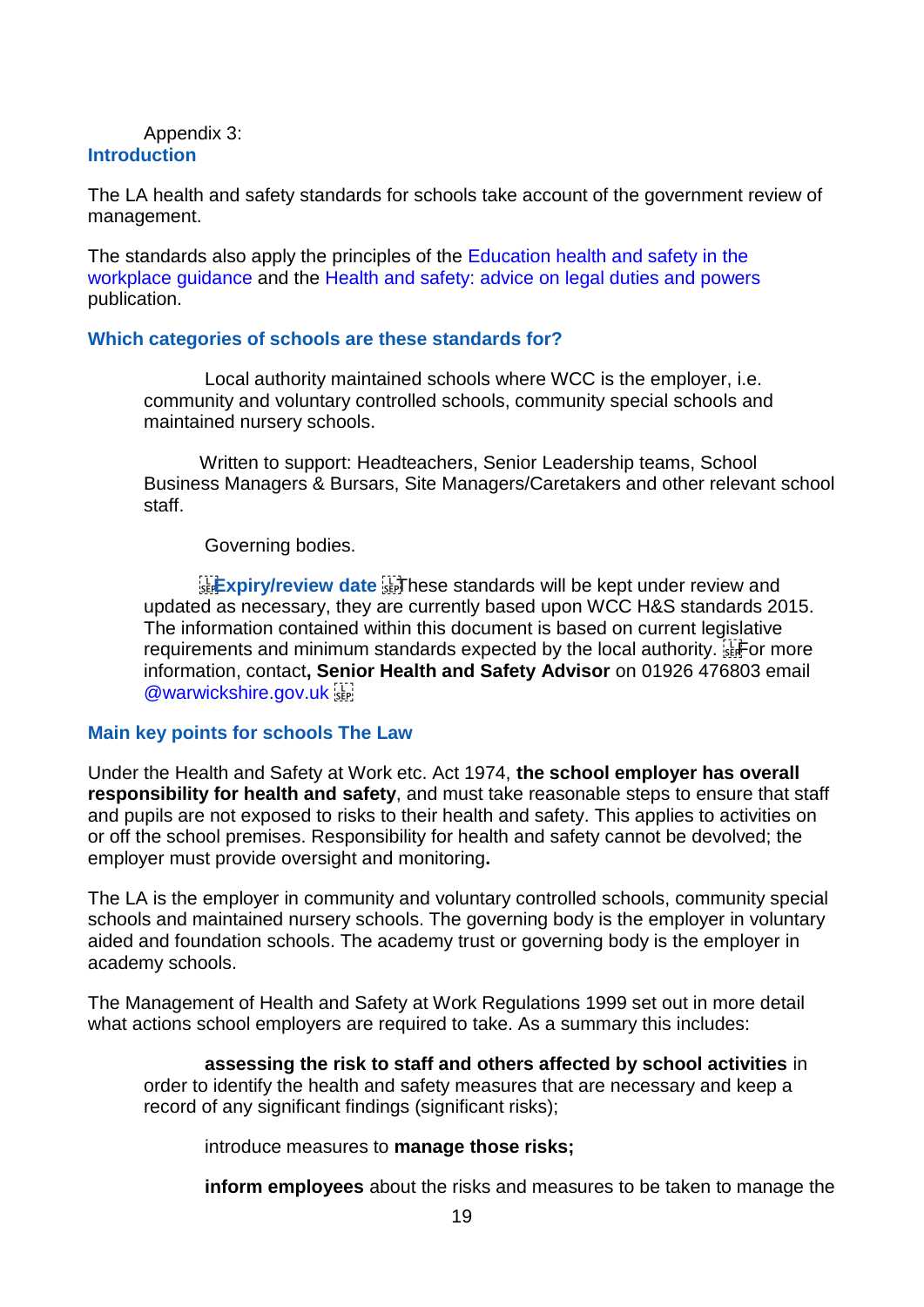risks;

ensure that **adequate training** is given to employees on health and safety matters. **EXALL** school employees health and safety and have a duty under common law to take care of pupils in the same way that a prudent parent would do so. Employees must also cooperate with their employer on health and safety matters, carry out their work in accordance with training and instructions, and inform them of any work situation representing a serious and immediate danger so that remedial action can be taken in a timely manner. *Responsibilities of schools* **Headteacher and governing body (as the management body) have overall day to day responsibility** for health and safety of the school and must ensure that:

T**he Health and safety policy is followed** and effective arrangements are in place for managing health and safety risks at the school.

**Effective communications** are in place with governors and staff, giving clear information to pupils and visitors, including contactors regarding significant risks on site.

Staff have appropriate training and competencies to deal with risks in their areas of **Responsibility**.

**Effective consultation** is in place with recognised trade union safety representatives/

Staff understand their responsibilities and know how to access support and advice to help them **manage risks** responsibly.

Where responsibilities are delegated to specific managers and staff, ensure those **separally** those  $\frac{1}{2}$  and inderstand and accept the responsibility being delegated to them.

Managers and staff with delegated health and safety responsibilities have sufficient authority and the **time and resources** to fulfil their role.

In meeting **governing bodies must have due regard to the duties placed on the LA and its policy in relation to health and safety matters**.

# **Health and safety advice**

Health and safety law requires employers to appoint someone competent to help them meet their health and safety duties. The **WCC Corporate Health, Safety and Wellbeing Service** have been appointed to provide competent health and safety advice and assistance to the County Council including schools where the LA is the employer.

#### **Services provided automatically without charge to all Council services and schools where the LA is the employer:**

The provision of professional, technical, practical and competent health, safety and wellbeing advice, guidance and support as required. Advice can take different forms, e.g. telephone and email, but also visits to schools where required.

The production of LA health and safety policies, standards, advice and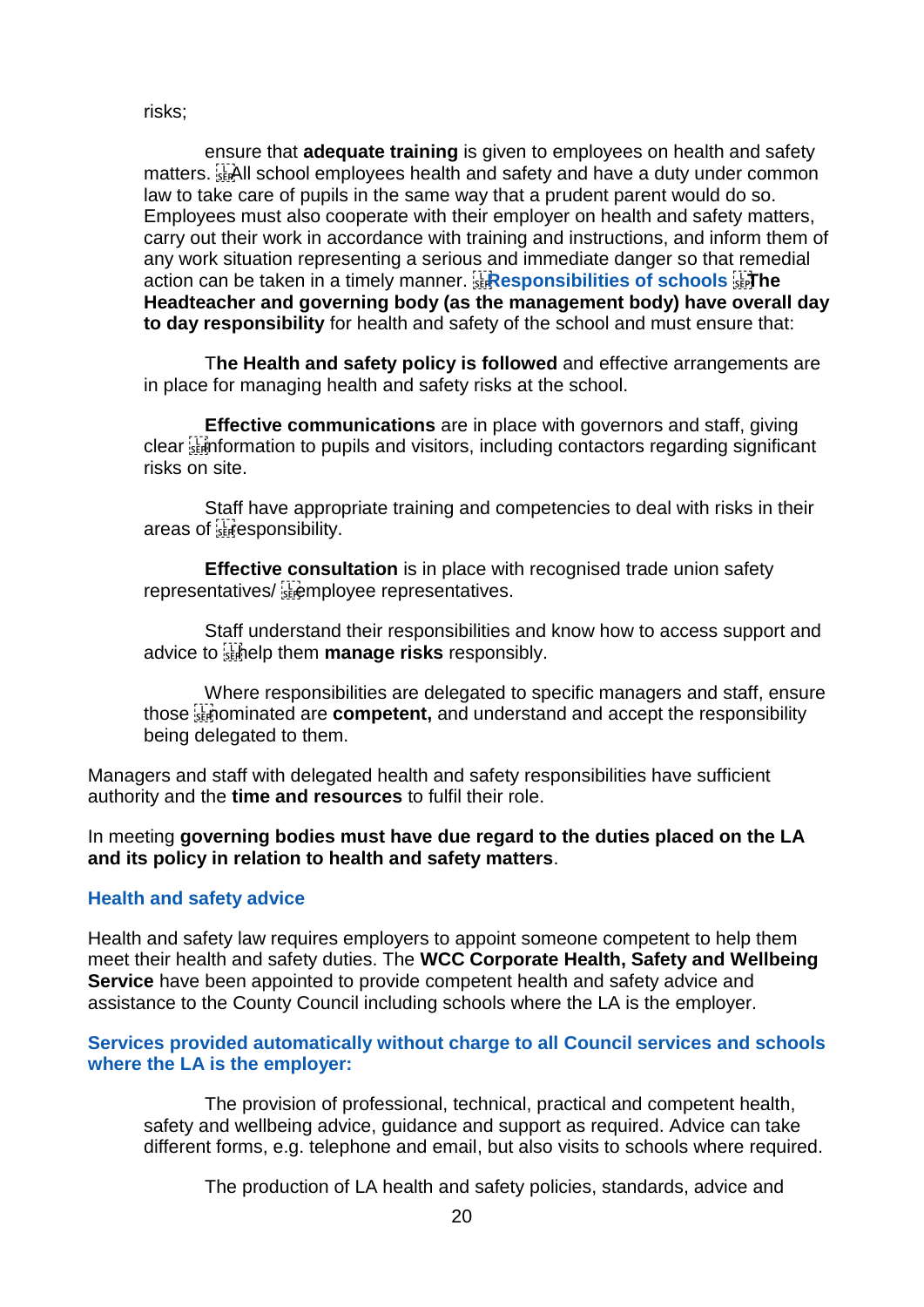guidance documentation that must be followed to assist schools in discharging their own moral and statutory health and safety responsibilities.

Updates and relevant changes to health and safety legislation and guidance.

A schedule of programmed visits to schools to advise on and audit the management of  $\frac{1}{3}$  he control of substances hazardous to health (COSHH).

The provision and delivery of a range of corporate health and safety training \**please note some course charges apply.* 

The recording and reporting of all relevant accidents/incidents to the Health and Safety Executive (HSE) on behalf of schools and the LA (Reporting of Injuries, Diseases and Dangerous Occurrences Regulations).

Assistance with the completion of accident/incident investigations, as appropriate.

Liaison with the HSE and other enforcing authorities on any regulatory interventions or **interventions** or **interventions** interventions or **interventions** or **interventions** or **interventions** safety management and compliance for the LA as statutory employer, the **WCC Corporate Health, Safety and Wellbeing Service** also carry out a programme of **corporate health and safety management system audits** in all schools where the LA is the employer. *Note: This is separate to services offered to schools by the traded service.*  The **WCC Corporate Health, Safety and Wellbeing Service**  can be contacted at Barrack Street, Warwick, on 01926 476803 or by email: healthandsafety@warwickshire.gov.uk The **Senior Health and Safety Advisor for Education and Learning is**. Contact details: - Tel: 01926 418070 email: @warwickshire.gov.uk Fill o access LA health and safety policies, standards, advice and guidance go to: www.warwickshire.gov.uk/schoolshsdocs (please note documents are password protected).

#### *Please note the WCC Corporate Health, Safety and Wellbeing Service is a core, nontraded statutory service which is separate to the traded service offered to schools.*

#### **Advice and services from other providers**

Arrangements made through fair funding mean that schools can purchase additional sources of health and safety advice and services from traded services and other external providers.

This includes health and safety inspection services to purchase, if required to assist schools in meeting the requirements of these standards. For more information on inspection services offered by the WES Safety and Premises Service visit www.warwickshire.gov.uk/wes

**Schools are responsible for ensuring that providers are competent;** offer proportionate health and safety advice and for **making them aware of the standards**  contained within this document.

#### **These providers work directly for schools subscribing / purchasing their services.**

Schools where the LA is the employer **must still adhere** to all County Council health and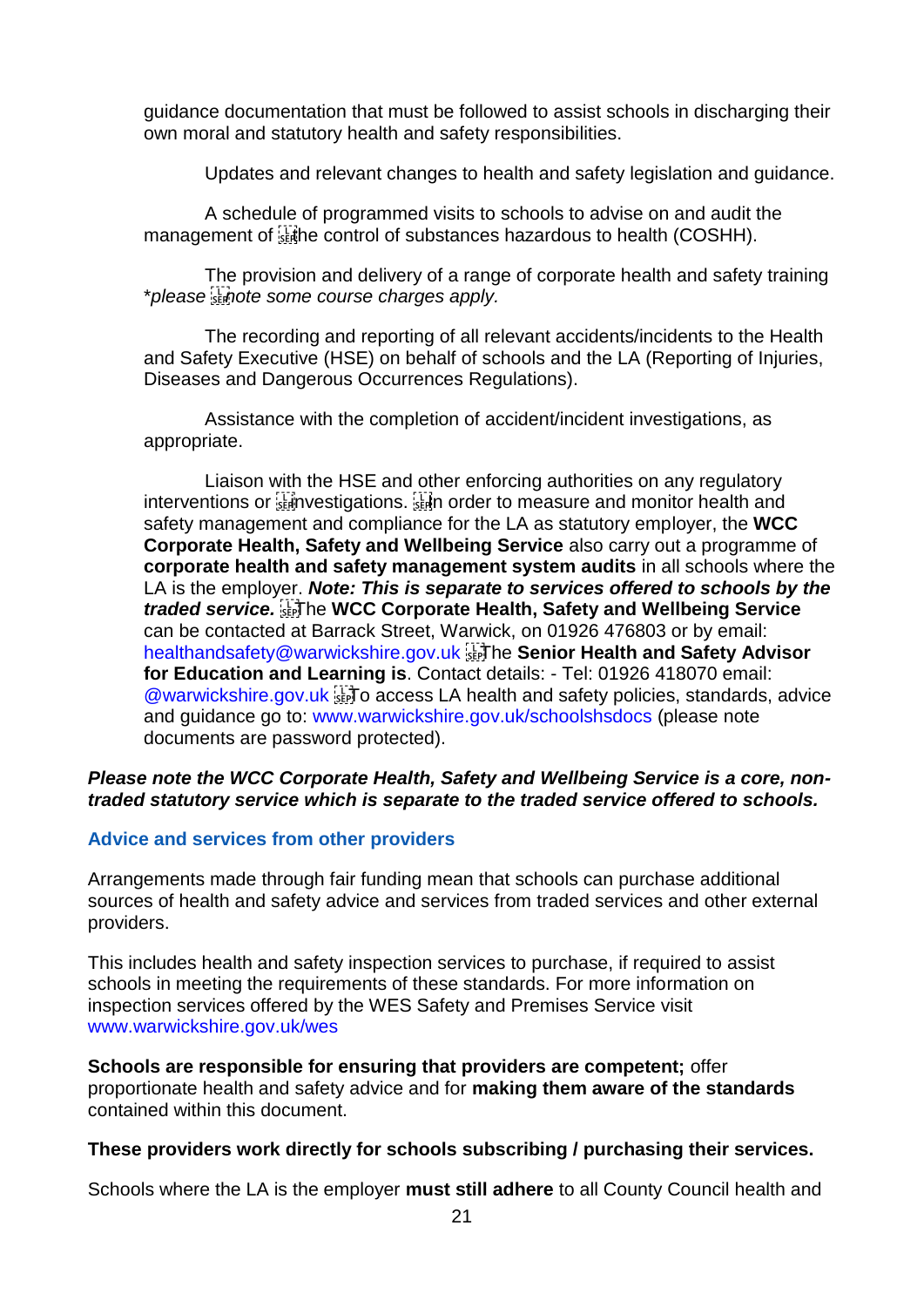safety policies and standards, as well as take health and safety advice from the **WCC Corporate Health, Safety and Wellbeing Service**.

*\*Voluntary aided and foundation schools, academies & free schools must appoint their own competent person(s) to assist them with their duties under health and safety legislation. For more information on competent advice visit www.hse.gov.uk and for information on services offered separately by the WES Safety and Premises Service visit www.warwickshire.gov.uk/wes*

#### **Health and safety policy**

Key points:

In schools where the LA is the employer, the requirements of the WCC Corporate Health and Safety Policy **must be fully implemented** and used as part one of the streeth and safety policy.

Responsibilities of headteachers and school staff are covered within this document.

In addition, a document (part two) should be  $\frac{1}{3}$  place and be kept up-todate and regularly reviewed, at least on an **annual** basis.

The arrangements must detail school specific health and safety procedures, reflecting  $\frac{1}{2}$  actual practice within the school.

The extent of information will vary dependent upon the size of the school and its  $\frac{1}{32}$  activities. For example, the arrangements for a small infant school may be very brief, whereas a large secondary school with a range of laboratories and workshops will be much more detailed.

Arrangements should be **proportionate, effective and appropriate**.

The WCC Corporate Health, Safety and Wellbeing Service have produced a health and substitute policy arrangements template for community and voluntary controlled primary steep chools which should be used to develop their specific health and safety arrangements.

Areas to consider include accident reporting, first aid, fire safety, manual handling, slips, statips and falls, work at height etc.

Secondary schools can also use the template as a basis for their more detailed written arrangements. **Other policies**  Key points:

The LA has other written health and safety policies and guidance that community and  $\frac{1}{2}$  voluntary controlled schools must follow and adhere to. These are included in the health **is and safety document library** at www.warwickshire.gov.uk/schoolhsdocs

Headteachers and senior leadership teams are required to have in place arrangements **for monitoring** and **reviewing** and reviewing and policies and quidance at regular intervals.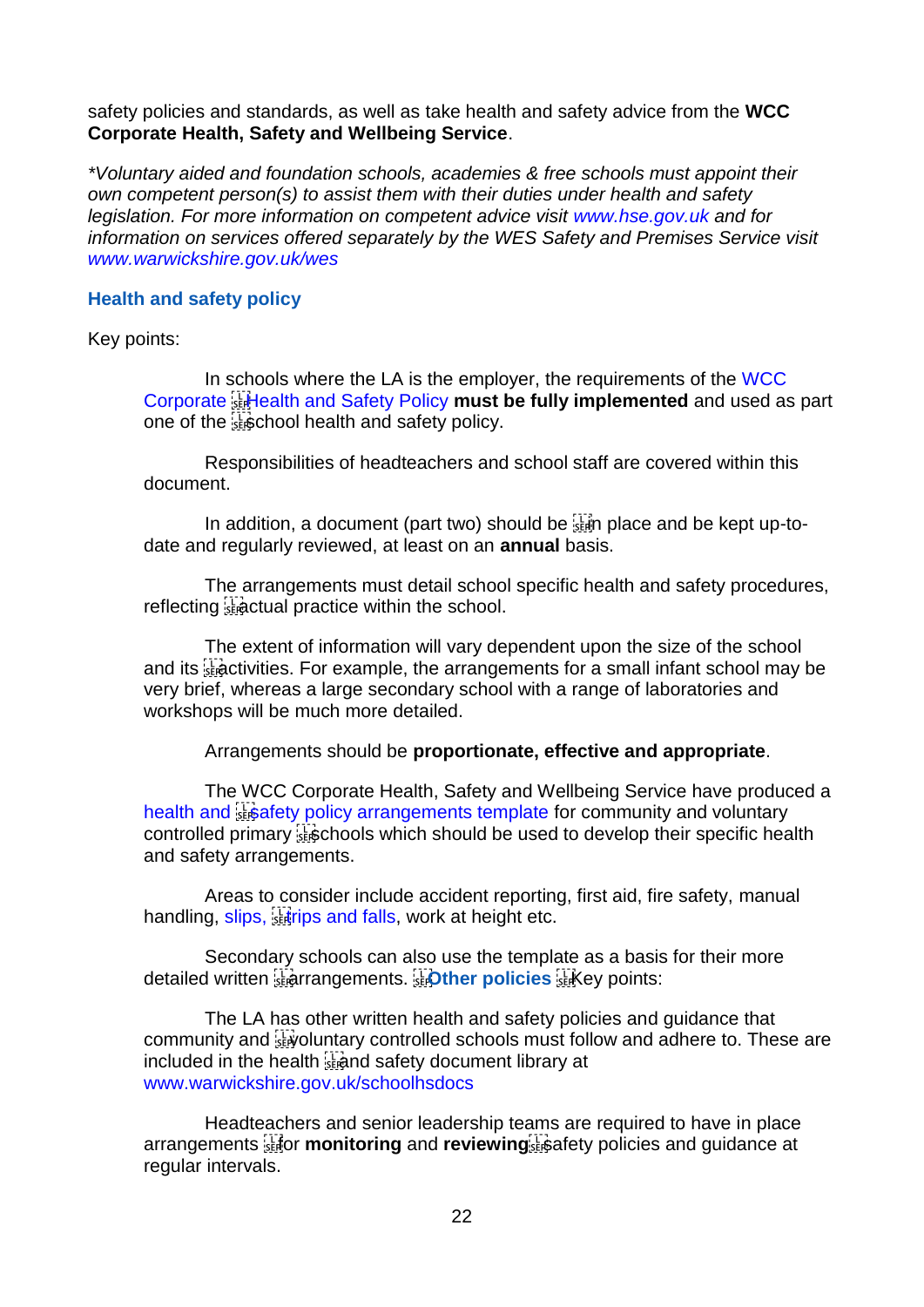There should be a process in place to communicate LA health and safety policies and **Requidance to relevant staff. Health and safety risk assessments**  $k$ <sub>sE</sub> $K$ ey points:

Schools have a duty to assess the risks to staff and pupils and any other person who is **a fighted by their activities**, e.g. parents, volunteers, visitors/contractors etc. The term risk assessment is used to describe the process of thinking about the risks of  $\frac{17}{356}$  chool activities and the steps taken to counter them. Written risk assessments should be in place to **record the significant findings**  (significant risks; the things that can cause real harm). Sensible management of risk does not mean that separate written risk assessments are  $\frac{1}{360}$  equired for every activity.

Schools should always take a **common sense** and **proportionate**  approach, remembering that risk assessments are tools to **enable** children to undertake activities safely, **not prevent** them from taking place. Sensible risk management cannot remove risk altogether but it should avoid needless or unhelpful paperwork.

The WCC Risk Assessment Policy and guide provides further information, including the WCC risk assessment form which must be used to record the significant findings of an assessment.

Findings of risk assessments should be communicated to relevant staff and others who are likely to be affected.

Persons carrying out risk assessments must be competent *(see health and safety training section).* 

Risk assessments must be kept up-to-date and be regularly reviewed, at least annually or sooner where required, particularly if circumstances change.

Where model risk assessments are used they **must always be adapted** to the local school environment. **Specific risk assessments** 

Some activities, especially those happening away from school, such as an off-site trip may involve higher levels of risk where a specific risk assessment will be needed.

However, **schools do not** need to carry out a new risk assessment for every off-site visit that usually forms part of the school day, e.g. taking pupils to a local venue which it frequently visits such as a church or park etc. Any risks of these routine activities should have already been considered at the initial planning stage.

In addition, in some curriculum areas where there is a greater element of risk particularly in secondary schools, **specific risk assessments** will need to be undertaken. Examples include **design and technology, art, science, physical education and school sports activities.** *(See curriculum specific section for further information).* 

It may also be appropriate for schools to complete specific risk assessments for individual pupils with **disabilities, special educational needs and additional support needs**. Schools should work together with relevant agencies to do this.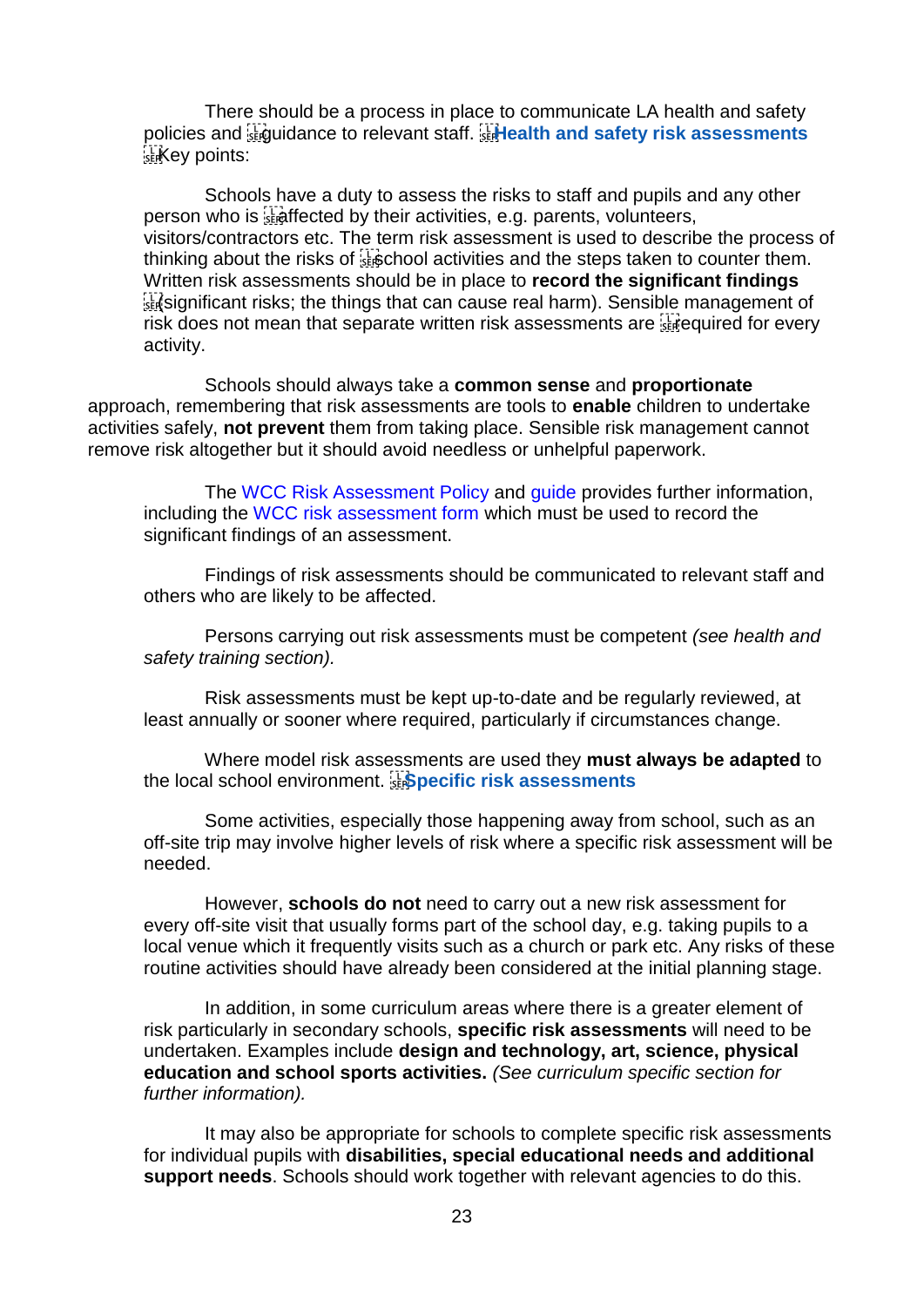Other specific assessments for certain areas of health and safety may also be required, e.g. COSHH, display screen equipment, manual handling, working at height, personal safety, new and expectant mothers etc.

Schools need to also assess risks from **vehicle movements** on their premises and manage risks in line with current workplace transport guidance, e.g. segregation of pedestrians and vehicles, marking and lighting etc. Schools need to also consider in their risk assessment **vehicle movements occurring immediately outside the premises** which may be **associated with school activities**, such as staff arriving and leaving, school buses, delivery vehicles, parents parking, dropping off, collecting etc. **Fighealth and safety training** ER Key points:

Schools must ensure that staff are given appropriate health and safety training for their

job.

In some cases, attendance on a formal training course will not be required and it may simply mean providing staff with basic instructions or information about health and safety generally within the school.

The LA has a health and safety induction checklist in place that should be used by schools to assist with this process.

In other cases, there will be the need to attend more formal courses. The WCC Corporate Health, Safety and Wellbeing Service provide a number of professional health and safety training sessions for schools where the LA is the employer. The following training is designated as being **mandatory for schools where the LA is the employer**. Training should be refreshed every 3 years:

**WCC Management of Health and Safety training** - for all Headteachers and managers.

**WCC Risk Assessment Workshop training** - for managers/staff carrying out risk assessments for school activities.

**WCC Safe Management of Contractors** for Headteachers and other persons in school involved in the commissioning, appointing, management and monitoring of contractors, e.g. Business Manager/Bursar, Site Manager/Caretaker etc.

**WCC Fire Safety Awareness training** on-line training for all employees in school **(refreshed annually).** Available through AtlasWeb or via the school health and safety document library at www.warwickshire.gov.uk/schoolhsdocs **Fighter key points** 

Schools will need to consider attendance on other training programmes for specific school staff as appropriate, e.g. **first aid, manual handling, asbestos & water hygiene management, fire risk management**, fire warden/extinguisher training etc.

In curriculum areas where there is a greater element of risk, particularly in secondary schools, **specific formal training will need to be undertaken** for certain activities, e.g. design and technology, science, physical education and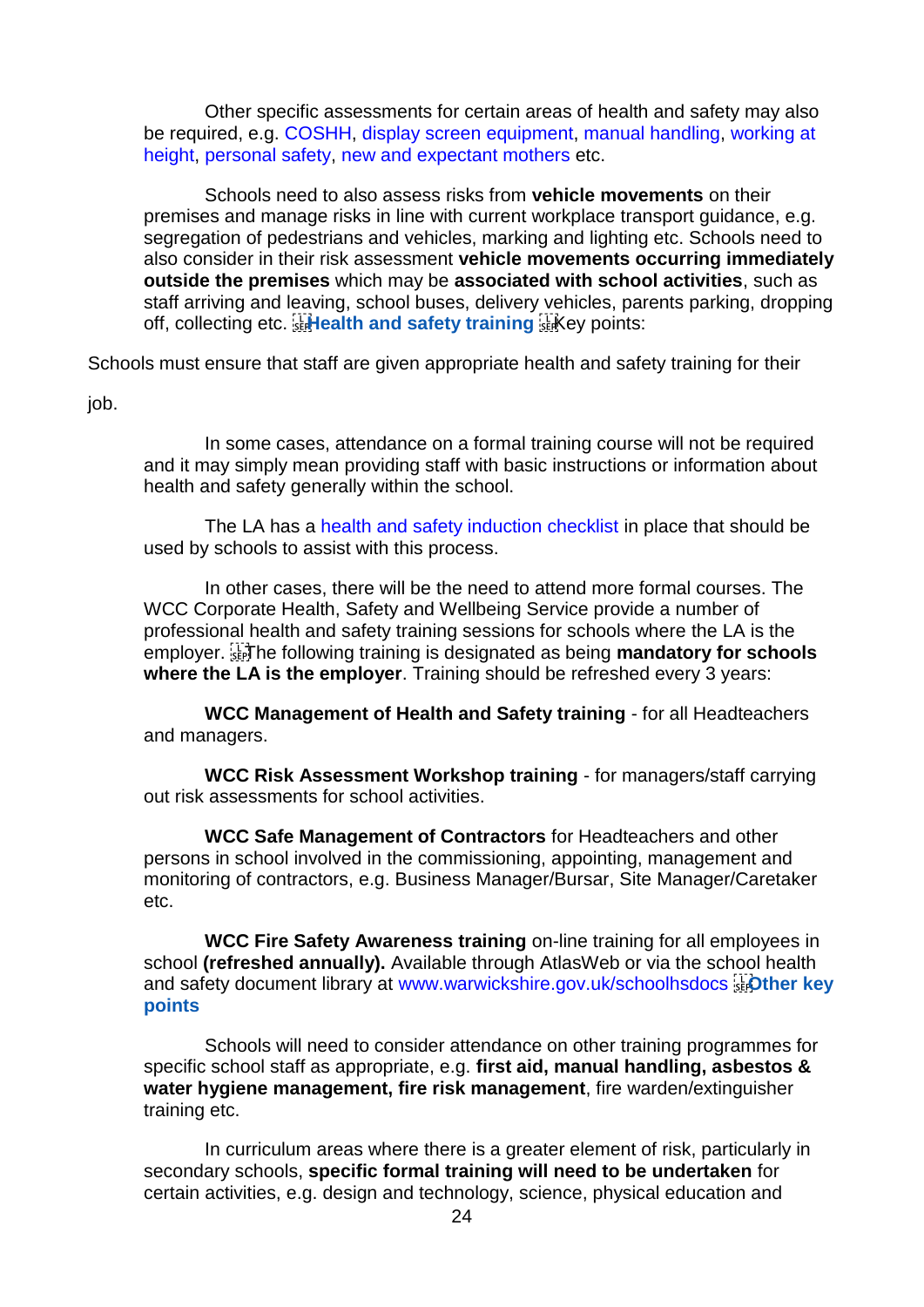school sport etc.

Support staff such as caretakers and cleaners may also need to undertake specific training. Areas may include manual handling, COSHH, ladder safety and working at height, asbestos and water hygiene awareness etc. The WCC Corporate Facilities Service offer training for schools to purchase if required. For more information go to the WES website

For more information on **health and safety training sessions provided by the WCC Corporate Health, Safety and Wellbeing Service**, refer to the training section in the health and safety document library at www.warwickshire.gov.uk/schoolhsdocs<sup>[1</sup>]. Health and safety workplace **inspections** *kkey* points:

Schools must ensure a **safe place of work and safe working environment**  for adults strand children.

In practice, this can be done day-to-day by school staff as a routine visual inspection  $/\sqrt{\frac{1}{36}}$ check of their work areas.

However, in all County Council workplaces including schools where the LA is employer, to also **undertake a more formal health and safety workplace inspection on an annual basis**.

More frequent health and safety inspections may need to be considered in areas of greater risk.

An inspection is a simple way of identifying and evaluating any health and safety hazards in school that could cause harm, as well as some checks on records and documentation. It should concentrate on physical and environmental hazards, e.g. slippery surfaces, trailing cables, uneven floor/steps, unsafe equipment/machinery/ fixtures, poorly stored chemicals/substances etc.

The inspection should cover all internal and external areas of the school, including store rooms, car parks, boiler houses and other areas which can be safely accessed.

The process should then concentrate on taking any **appropriate action**  needed to remove any dangers.

Formal inspections must be undertaken by a competent person and be recorded.

The competent person carrying out the inspection must have **suitable and**  appropriate **Figures** and the ability to correctly identify and evaluate hazards.

Persons with no experience; should attend as a minimum the WCC Risk Assessment Workshop training as a basic introduction to the understanding of workplace hazards.